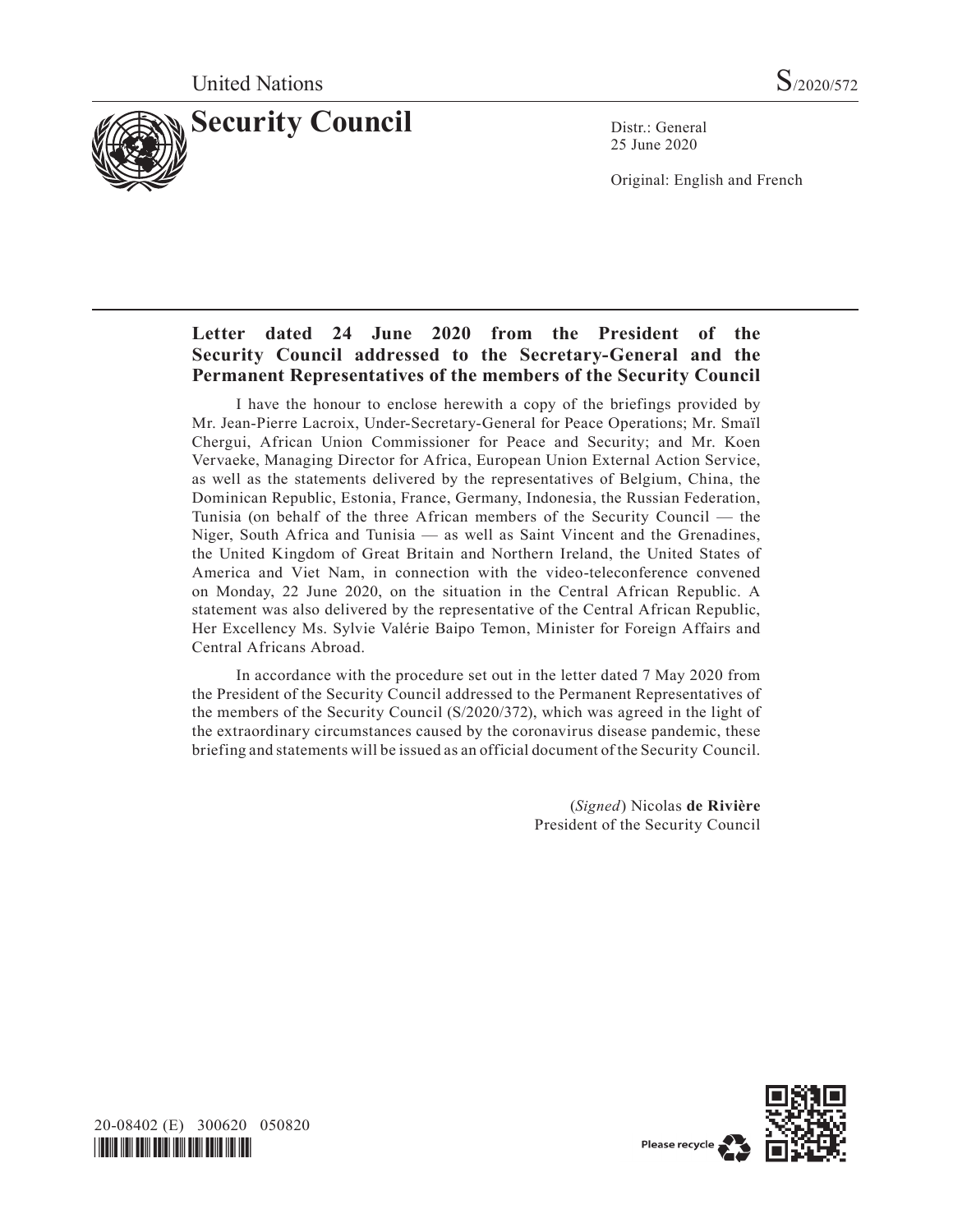#### **Annex I**

## **Statement by the Under-Secretary-General for Peace Operations, Jean-Pierre Lacroix**

It is my pleasure to present the report of the Secretary-General on the situation in the Central African Republic (S/2020/545). I am glad to be joined by Ms. Sylvie Baipo Temon, Minister for Foreign Affairs of the Central African Republic; Commissioner Smaïl Chergui of the African Union (AU); and Mr. Koen Vervaeke of the European Union (EU).

At the outset, I strongly condemn the ambush of a joint patrol of the United Nations Multidimensional Integrated Stabilization Mission in the Central African Republic (MINUSCA) and the Armed Forces of the Central African Republic in Nana-Mambéré prefecture yesterday allegedly by the Retour, réclamation et réhabilitation armed group. This cowardly attack resulted in the death of two national soldiers and seven injured. I express my heartfelt condolences to the families of the killed and to the Government and people of the Central African Republic. I wish the wounded a prompt recovery. I encourage the national authorities to continue taking the necessary measures to apprehend and bring to justice the perpetrators of such inacceptable attacks. I also wish to reiterate my solidarity with the people and Government of the Central African Republic, whose challenges have been compounded by the pandemic that has affected us all.

The political situation remains fragile, dominated by the preparations for the presidential and legislative elections scheduled for December 2020. Political parties are forming coalitions, increasing public statements, announcing candidacies for the presidential elections and challenging legal frameworks for the elections. However, as the report before the Council observes, political tensions were amplified by an attempt by a group of parliamentarians from the presidential majority to extend the tenures of the President and the National Assembly in the event that the elections cannot be held within constitutional timelines due to "unforeseen circumstances". The proposal was rejected by the Constitutional Court on 5 June, which has helped to de-escalate political tensions.

To encourage political dialogue and support an environment conducive to peaceful, free and inclusive elections, the Special Representative, Mr. Mankeur Ndiaye, continued to work closely with partners, including the group of five plus in Bangui. As part of these efforts, there were several joint engagements with the Government, the presidential majority, opposition parties and civil society organizations, which are helping to ease tensions among stakeholders. However, it is important that national actors increase their efforts to engage directly in an effort to find constructive and consensual solutions to these political and other issues and refrain from any destabilization activity. In that context, there is a need for the Council and the broad international community to be vigilant and remain engaged as we approach these crucial elections in December 2020.

In that regard, important progress has been made with respect to the electoral preparations, including the launch today of the voter registration process. MINUSCA continues to support the electoral preparations as mandated by the Council. However, the issue of the participation of refugees is still not resolved; securing their franchise is essential for the full inclusivity of the electoral process, and therefore for the credibility of the electoral outcomes. The Government has engaged in consultations with neighbouring countries to advance that process, with support from the Economic Community of Central African States (ECCAS). There is also progress regarding the funding for the elections, with the generous contributions of partners, including the European Union and the United States. However, the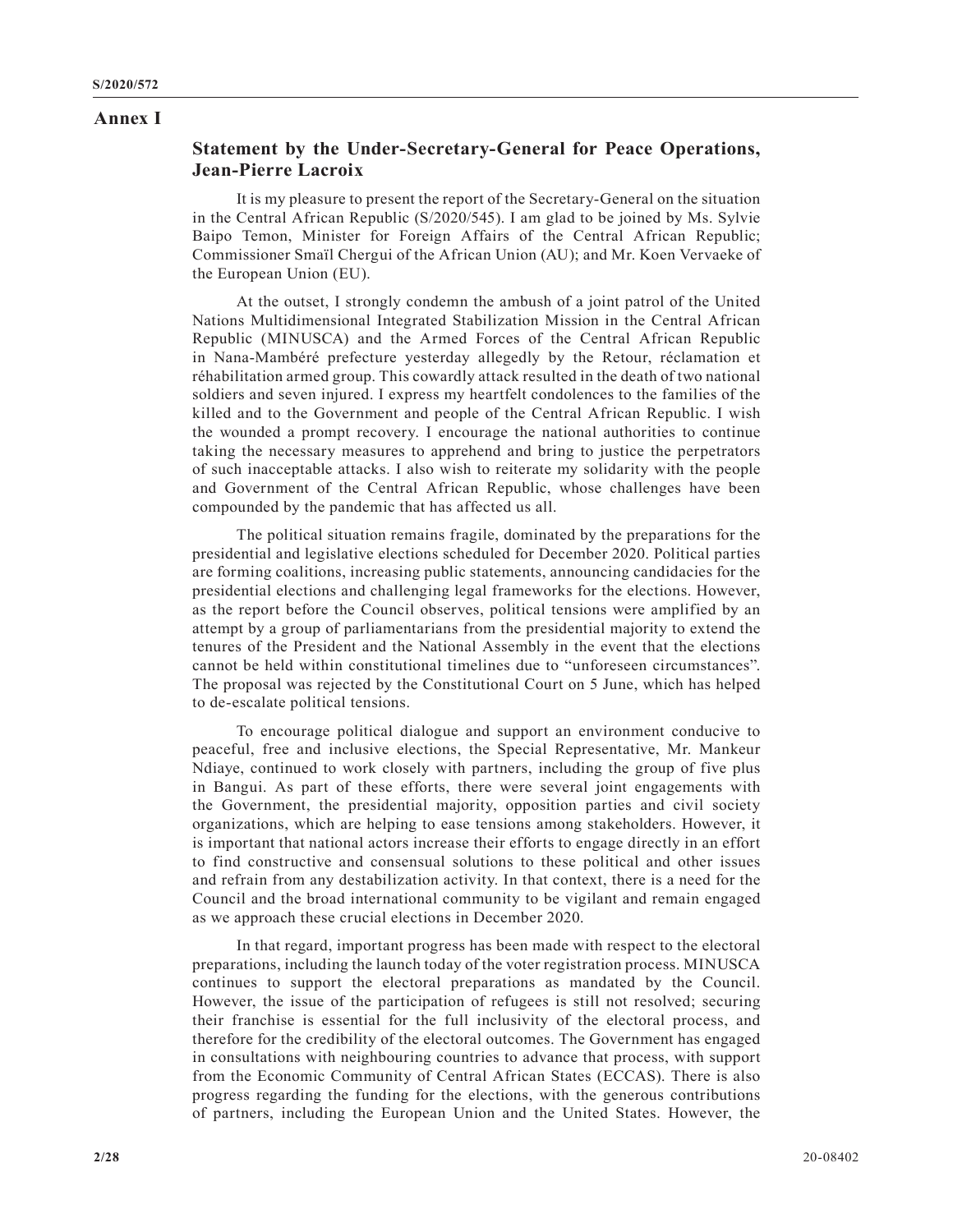\$41.8-million basket fund of the United Nations Development Programme still faces a funding gap of \$10.5 million, which does not account for the costs of conducting elections in neighbouring countries to accommodate Central African citizens who are refugees. I would encourage partners to provide technical and financial support for the elections, as well as electoral observers, as they are essential for the further consolidation of democratic order in the Central African Republic.

The security situation remains volatile due to continued threats posed primarily by armed groups and militias against civilians, humanitarian workers, State authority and peacekeepers. Some of the armed groups, including signatories of the Political Agreement for Peace and Reconciliation in the Central African Republic, have acknowledged the Secretary-General's appeal for a global ceasefire, while, at the same time, using violence for expansionist aims.

In the north-east, violent clashes between rival factions of the Front Populaire pour la Renaissance de la Centrafrique, which began in April, have exacerbated communal tensions in the region and led to mass population displacement. To protect civilians and mitigate serious criminal activities by armed groups and militias, MINUSCA reinforced its forces in the area and launched military operations in Ndélé and in the Sibut-Grimari-Kouango triangle, in the Ouaka and Kemo prefectures, in May. These ongoing operations, as well as arrests, have helped to stabilize the situation. We will continue to combine our approach to the protection of civilians with support for the rule of law and the fight against impunity.

In the north-west, the Retour, réclamation et réhabilitation armed group continues to expand and challenge State authority. While claiming the protection of its community against attacks by anti-balaka elements, the expansion of the Retour, réclamation et réhabilitation armed group contributed to the deterioration of the security situation in that region. In response, MINUSCA is conducting two military operations to protect civilians, combined with criminal investigations, in order to mitigate the threat posed by that armed group and to prevent its further expansion.

While MINUSCA maintains its robust posture, it is also engaging with national and local stakeholders to facilitate dialogue, reconciliation and social cohesion and to advance the implementation of the Political Agreement for Peace and Reconciliation in the Central African Republic, in close coordination with the guarantors and other facilitators of the agreement.

Implementation of the Political Agreement has become more challenging in the present context, although I welcome the significant progress that has been made, particularly by the Government. The adoption of political reform legislation as required by the Political Agreement, the meetings of the follow-up and monitoring mechanisms, the ad hoc high-level engagements between signatories and the deployment of the special mixed security units in the west are encouraging signs of progress.

However, I am deeply concerned by continued violations of the agreement, mainly by some signatories. Our main concern at the moment is the tensions between the Government and the leader of Retour, réclamation et réhabilitation, who announced that his armed group would suspend participation in the follow-up and monitoring mechanisms of the Political Agreement and has adopted an aggressive response that does not align with his commitments.

In order to preserve the viability of the Political Agreement, MINUSCA is working closely with the guarantors and other partners and engaging with the parties to encourage and facilitate dialogue, while maintaining a robust posture to protect civilians and mitigate threats posed by armed groups and militias.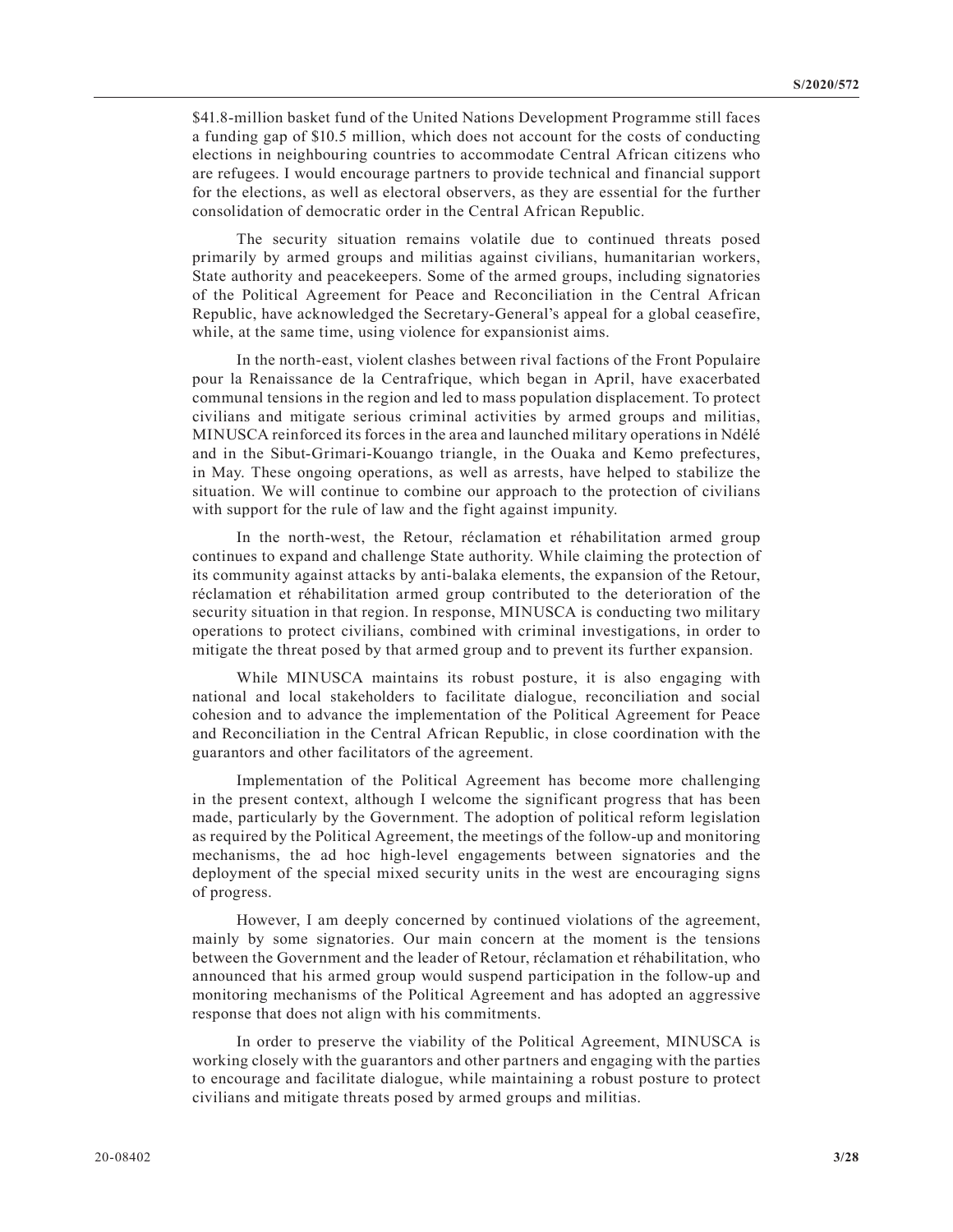Our partnership with the African Union, the Economic Community of the Central African States, the European Union and other international partners remains crucial, particularly at this delicate juncture for the peace process and in the electoral context. We have adapted our strategic engagement, taking into account the new context of working during a global pandemic. Two weeks ago, we held a joint United Nations-AU-ECCAS-EU high-level video-conference with President Touadera to encourage and support efforts to advance the political process. We will continue to jointly engage with other stakeholders to advance peace and stability.

The continued armed clashes and the coronavirus disease pandemic are further exacerbating the humanitarian situation and making the work of the humanitarian community in the Central African Republic more challenging. Some 2.6 million people in the Central African Republic are still in need of humanitarian assistance and protection. This is more than half of the population. I appeal to donors' generosity to continue supporting the 2020 humanitarian response plan to help to address the critical humanitarian needs in the Central African Republic. Furthermore, the partial closure of the borders with Cameroon and the Democratic Republic of the Congo has contributed to an increase in prices for imported goods, including basic food items. This situation could lead to negative socioeconomic impacts, affecting the most vulnerable population.

Although the coronavirus disease (COVID-19) pandemic is impacting our operations, MINUSCA continues to ensure business continuity with a view to performing its mandate, while taking a series of mitigation measures to protect United Nations personnel and prevent the spread of the virus. For example, our uniformed personnel adapted their patrols and operations to ensure that civilians are protected. The Mission's contingency plan includes an integrated framework to ensure a consistent and coordinated response across the United Nations system in the Central African Republic, taking into account the fluid nature of the situation. The Mission is also strictly complying with the Government's response plan, while supporting national efforts to mitigate the risks of the pandemic. This includes information awareness, delivery of sanitary equipment and building the capacity of the State authorities and civil society. Ensuring the effective participation of women in the COVID-19 response efforts is crucial.

I wish to conclude by underscoring the need for continued support to the Central African Republic at this sensitive and complex juncture. The pandemic is exacerbating existing vulnerabilities. Despite great strides in the implementation of the Political Agreement, it remains fragile, and the upcoming elections will be a major test for all of us. We must therefore redouble our collective efforts in support of peace and stability in the Central African Republic, including by making full use of our respective leverage. The continued active engagement and support of the Council is still needed, as it remains essential to mitigate the risk of a strategic reversal of the hard-won gains made since MINUSCA's deployment.

I would like to conclude by commending the leadership of the Special Representative, Mr. Mankeur Ndiaye, and express my admiration for the commitment and dedication demonstrated by the women and men serving with MINUSCA, who continue to advance the mandate provided by the Council in a very challenging context. I also wish to pay tribute to MINUSCA personnel who lost their lives while serving the cause of peace in the Central African Republic.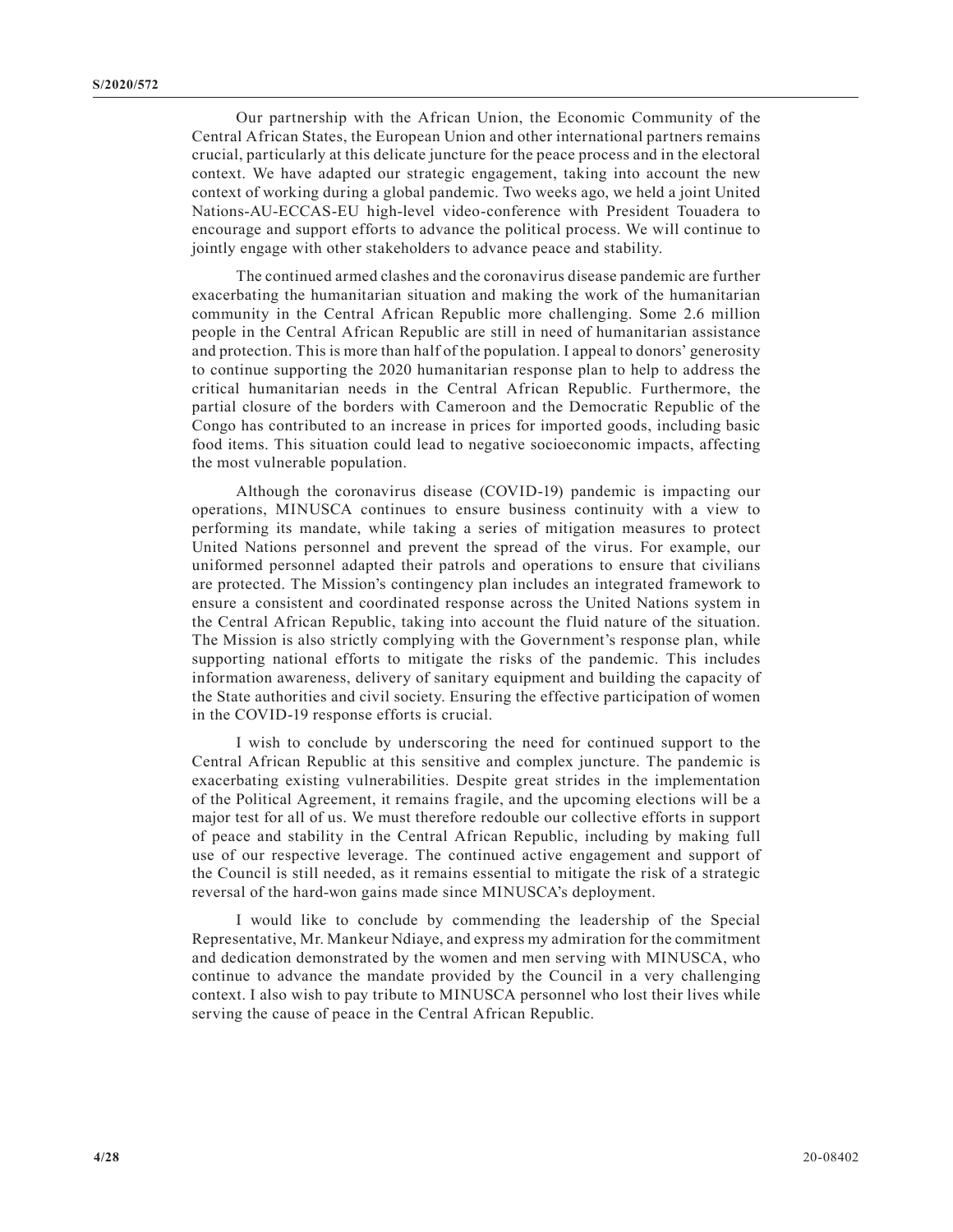#### **Annex II**

## **Statement by the African Union Commissioner for Peace and Security, Smaïl Chergui**

I thank you, Mr. President, for giving me the opportunity to address the Council in the presence of Her Excellency the Minister for Foreign Affairs of the Central African Republic, Ms. Sylvie Baipo Temon. The invitation extended to us is once again another demonstration of the growing partnership and cooperation between the United Nations and the African Union in the area of peace and security in Africa.

At the outset, allow me to express the African Union's solidarity with the Government and people of the Central African Republic in their efforts to fight the coronavirus disease (COVID-19) global pandemic. Since the outbreak of the virus in the Central African Republic in March of this year, the Government has taken a number of measures to contain the spread of the virus. We commend the Government's relentless efforts despite many challenges. I wish to also take this opportunity to salute the solidarity shown by some African countries by providing testing kits and other forms of assistance. The African Union, through the Africa Centres for Disease Control and Prevention, will continue to lead the way in providing a consistent response across the continent.

Although the pandemic has delayed the implementation of some important provisions of the Political Agreement for Peace and Reconciliation in the Central African Republic, the preparations for the elections have continued uninterrupted. On 5 June, the Constitutional Court of the Central African Republic issued a ruling that there will be no extension of the presidential mandate due to the coronavirus, ending a debate that had pitted the ruling party against the opposition. The decision of the Constitutional Court is a demonstration that the institutions of the Central African Republic are coming of age, and this is a development that should be welcomed.

Meanwhile, I am pleased to note that, following the Court's decision, the Government as well as political stakeholders are now engaged in the preparations for the elections in accordance with the electoral calendar. Although the country, particularly the National Electoral Authority, will still require support for its electoral process, there is no doubt that it will be possible to hold the upcoming elections within the constitutional deadlines. In that regard, it is important for the Government to submit to the parliament an organic law that will ensure the renewal of the National Electoral Authority's term, which expires on 23 December 2020, so as to avoid a vacuum.

In that same context, we welcome the promulgation by President Touadera on 11 June of the law establishing the pension plan granted to former Presidents, which is part of the recommendations of the Political Agreement. This will go a long way towards the promotion of national reconciliation. We further welcome the meeting held in January between the President of the Central African Republic, Faustin Archange Touadera, and the four former Presidents — Mr. Michel Djotodia, Ms. Catherine Samba-Panza, Mr. François Bozizé Yangouvonda and Mr. Alexandre Ferdinand Nguendet. It is our hope that other important legislation regarding political reforms will be submitted to the parliament ahead of the elections.

After three months of suspension due to the COVID-19 pandemic, the Executive Monitoring Committee of the agreement was able to hold its eighth session, on 22 May, to take stock of the implementation of the Agreement. The general consensus is that significant progress has been made, in particular, with regard to the adoption and enactment of all the laws provided for in the agreement, preparations for the launch of the major disarmament, demobilization and reintegration programme, and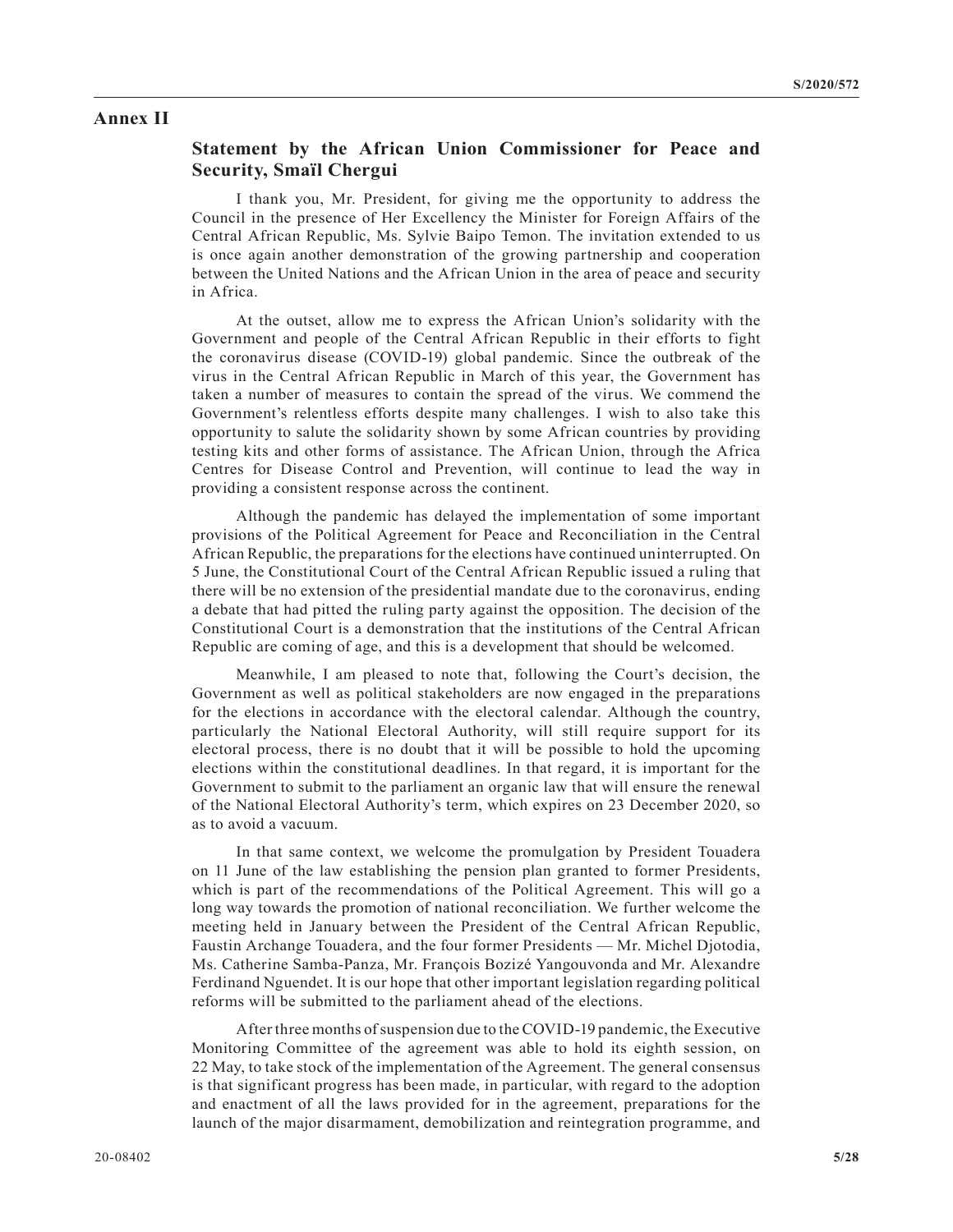the installation of special mixed security units camps in the north-eastern and southeastern parts of the country.

Allow me to highlight some important achievements, notably, first, the deployment of the Armed Forces of the Central African Republic and defence and security forces in several localities, including Birao and Ndélé; secondly, the deployment of the first group of the African Union (AU) military observers in Bangui, which will later be deployed at the same time as special mixed security unit elements in the north-west; thirdly, the restoration of State authority and deployment of prefects and sub-prefects; fourthly, collaboration between the Armed Forces of the Central African Republic and peacekeepers of the United Nations Multidimensional Integrated Stabilization Mission in the Central African Republic (MINUSCA) in several provinces of the country to protect populations and restore order and State authority; fifthly, improved collaboration and permanent consultation among the Government, guarantors and facilitators in the search for solutions to inter-communal conflicts through facilitation and mediation; and sixthly, the facilitation of the delivery of humanitarian assistance and the launch of several quick-impact projects.

As part of the continuous and concerted joint efforts of the AU, the Economic Community of Central African States (ECCAS), the United Nations and the European Union (EU) in support of the peace process, ECCAS Secretary-General Mr. Ahmad Allam-Mi, United Nations Under-Secretary-General for Peace Operations Jean-Pierre Lacroix, European Union High Representative for Foreign Affairs and Security Policy Mr. Josep Borrell and I held a virtual meeting with the President of the Central African Republic, Faustin Archange Touadera, on 8 June to take stock of the progress and challenges. The AU, ECCAS, the United Nations and the EU recommitted to redoubling their efforts to assist the CAR to consolidate peace.

Despite progress on the political front, there has been an increase in security incidents involving some of the signatory armed groups to the peace agreement. Incidents were reported in Ndélé, Bambouti and Obo, where armed groups clashed with each other, in some instances exacerbating existing intercommunal violence, particularly in the north-eastern and north-western parts of the country.

The AU is also deeply concerned by the recent coordinated attacks perpetrated by armed men, on 9 June, in the prefectures of Nana-Mambéré and Ouham-Pendé, in particular in Bouar, against the special mixed security unit training camp, and in Pougol, against the checkpoint of the Armed Forces of the Central African Republic and MINUSCA, localities of the north-west of the country, which caused several injuries, including to two peacekeepers and members of the special mixed security unit who were in the process of being deployed following their training in May.

As mentioned on numerous occasions, the AU, as one of the two guarantors, with ECCAS, of the Political Agreement for Peace and Reconciliation, is determined to continue its efforts to reach out to all the signatories who still profess their commitment to the agreement in order to understand what is behind the resurgence of violence. We shall leave no stone unturned.

The crisis in the Central African Republic has impacted the region and we will continue to encourage the involvement of the neighbouring countries in implementing the agreement. We welcome the establishment of joint committees by the Central African Republic and some of its neighbours. It is more urgent than ever to take appropriate measures to guarantee not only the free movement of goods and people, but also the fight against all forms of trafficking, which could jeopardize peace and security in the region.

The humanitarian situation in the country demands the attention of the international community. More than 697,000 internally displaced persons, in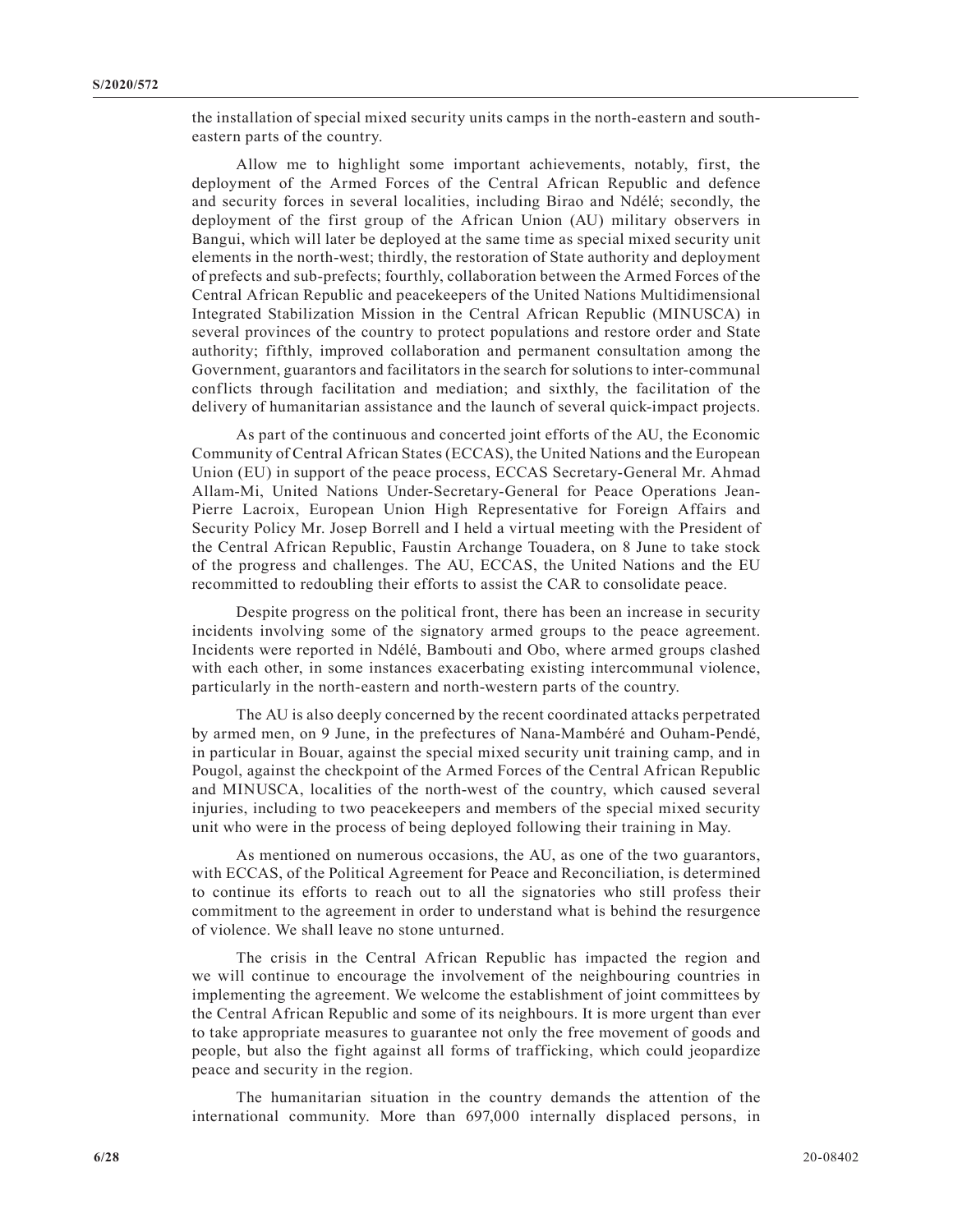addition to 616,000 refugees from the Central African Republic in neighbouring countries, still require immediate assistance. In the time of COVID-19, their plight is even more precarious.

In conclusion, one year on from the signing of the peace agreement, progress has been recorded in its implementation, elections are being prepared and there is no doubt that the Government has expanded State authority across the country. Despite security challenges, I believe that the majority of signatories to the agreement remain committed to the accord. The active partnership between the AU, United Nations, ECCAS and the EU on this matter has yielded tangible results. The AU, however, is under no illusions: the task ahead remains fraught with many difficulties. In the end, a peace process is always a marathon, not a sprint.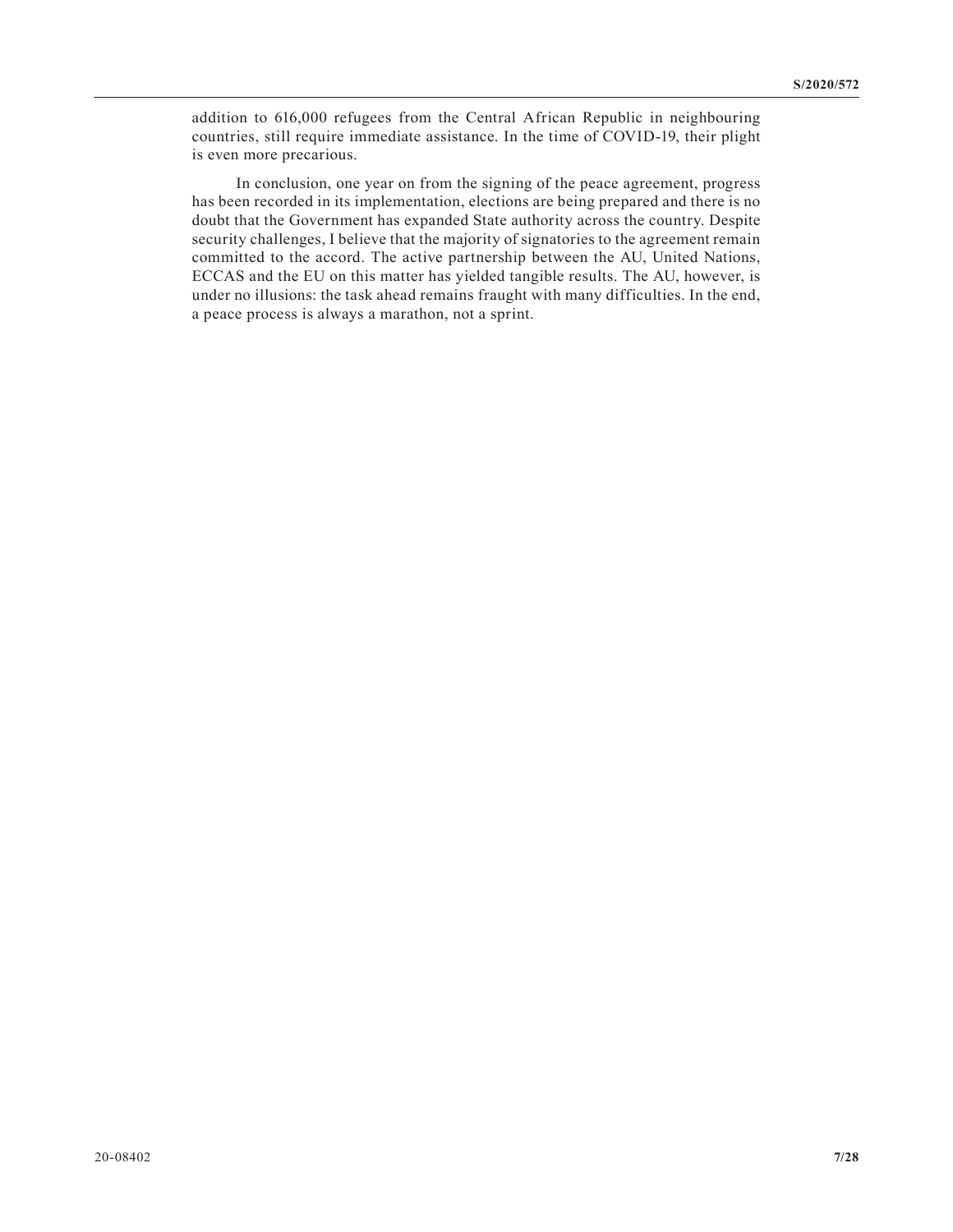#### **Annex III**

## **Statement by the Managing Director for Africa of the European Union External Action Service, Koen Vervaeke**

I am honoured once again to brief the Security Council on behalf of the European Union (EU). I am thankful for the presence of the Special Representative of the Secretary-General, Mankeur Ndiaye, and of the Special Representative of the African Union (AU) for the Central African Republic, Matias Matondo.

I would first like to start by expressing the solidarity of the European Union in the fight the Central African authorities and population are conducting against the coronavirus disease pandemic. The Central African Republic was the first country to benefit from the humanitarian air-bridge launched in May by the EU and its member States. We have also reoriented our programmes to better support the authorities.

This pandemic hits the Central African Republic in the middle of an electoral process of critical importance. Despite the adverse circumstances, we would like to pay tribute to the authorities, the United Nations Multidimensional Integrated Stabilization Mission in the Central African Republic (MINUSCA) and the United Nations Development Programme for the important progress made in the preparations and we welcome the commitment by the authorities to adhere to the constitutional time frame. Our significant financial support for the organization of these elections and our decision to deploy a mission of electoral experts and mobilize additional support testify to our trust in, but also to our expectations of, this process. It is essential to reinforce its inclusivity and foster dialogue, and for all political actors to act responsibly, resisting those trying to destabilize the process, including through disinformation campaigns, also targeting international partners. We will remain particularly vigilant.

In such a context, it is critical that the implementation of the Political Agreement for Peace and Reconciliation in the Central African Republic remains a priority. The report of the Secretary-General (S/2020/545) gives a clear picture of the accomplishments in the implementation of the peace process as well as of the remaining challenges. I would, in particular, subscribe to one of the assessments made in the report, indicating that "While advances were made in implementing the agreement, progress was undermined by a resurgence of violence perpetrated by armed groups" (*S/2020/545, para. 10*). The latest attacks by an armed group in the west of the Central African Republic are unfortunately another illustration of the double game played by some armed groups. I would like to present my sincere condolences to the Central African Republic authorities and to the families affected regarding the death of several soldiers, and we hope for a speedy recovery for those wounded.

Dialogue and confidence should certainly be strengthened between the parties; the inclusivity of the process reinforced, in particular with women and youth being given a stronger role; and some key elements of the agreement accelerated — I am thinking, in particular, of the Commission on Truth, Justice, Reparation and Reconciliation, whose independence must be ensured, and of the decentralization process. The stalled disarmament, demobilization and reintegration process must be relaunched, with armed groups abiding by their own commitments to disarm and demobilize. The special mixed security units, whose operationalization benefits from significant EU financial support, represent another opportunity that members of armed groups should seize.

But when parties and, in particular, armed groups severely violate the provisions of the agreement, killing civilians, reinforcing their positions and opposing the expansion of State authority, I align myself with the call of the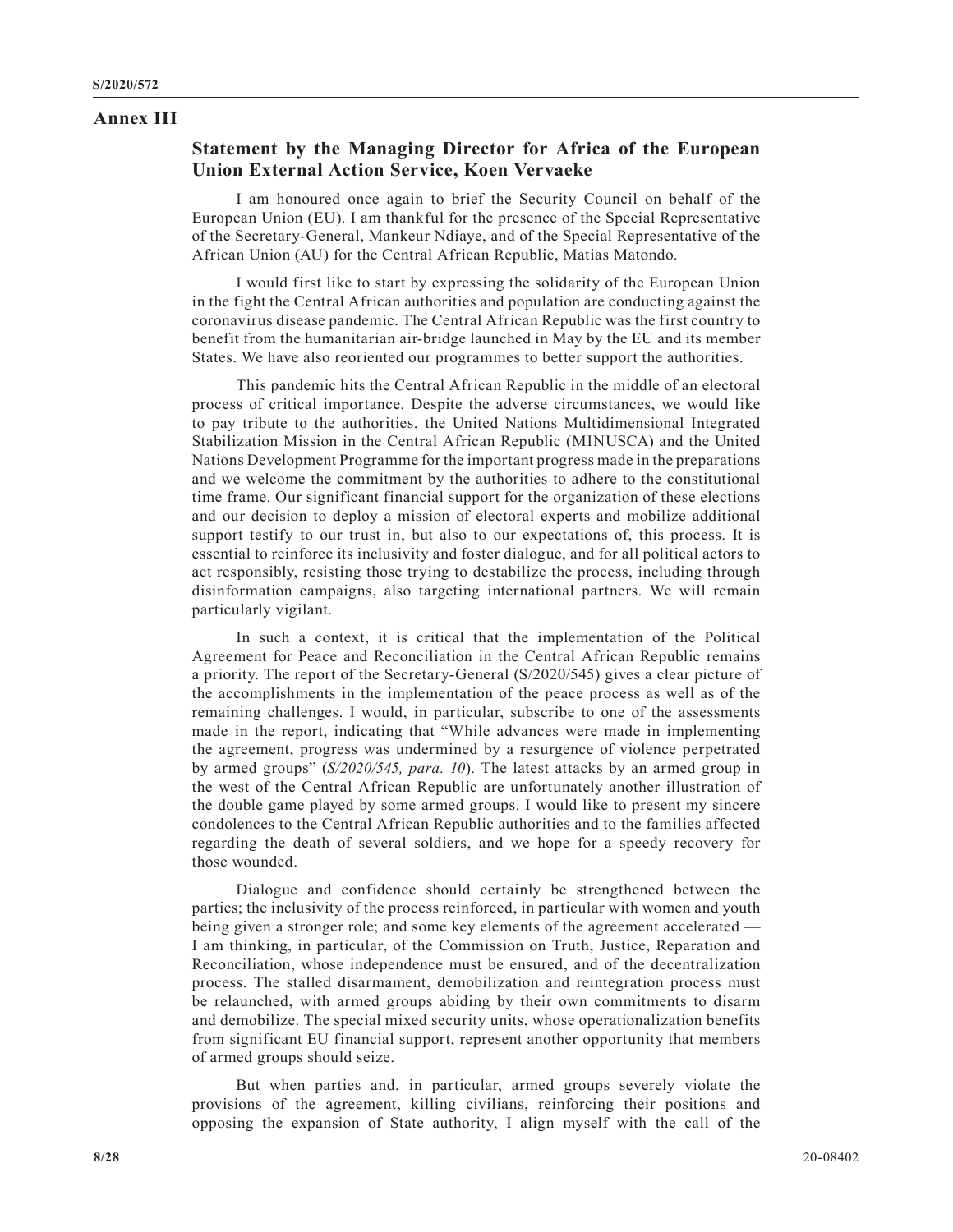Secretary-General for "stakeholders to take a firm stance regarding the sanctions to be applied" (*ibid., para. 47*), as foreseen under article 35 of the agreement. A year and half after the signing of the agreement, it is high time for this sanctions regime finally to be defined and applied. These violations are unacceptable and cannot continue without a firm reaction; the credibility of the agreement would otherwise be at stake, with the population losing trust in the process. I welcome in that regard the arrests by MINUSCA together with the Armed Forces of the Central African Republic, upon request of the Special Criminal Court, of several members of armed groups suspected of war crimes and crimes against humanity, and, more recently, the actions conducted against the Retour, réclamation et réhabilitation armed group. I would like to pay tribute, on this occasion, to MINUSCA's work. The fight against impunity and the strengthening of justice are indispensable for lasting peace and reconciliation.

In this overall challenging context, I would like to end by reiterating the full commitment of the EU to supporting the Central African Republic in its peace, stabilization, democratization and development process, supporting the strengthening and expansion of State authority, notably as part of the ongoing security sector reform with our military EU Military Training Mission in the Central African Republic, as well as our forthcoming civilian EU Advisory Mission, which will be deployed as soon as COVID-19-related sanitary conditions allow.

In these efforts, we are more than ever committed to closely cooperating and coordinating with the United Nations, the African Union and the Economic Community of Central African States, as well as with all partners involved, including in particular the neighbours of the Central African Republic, which have a critical role to play.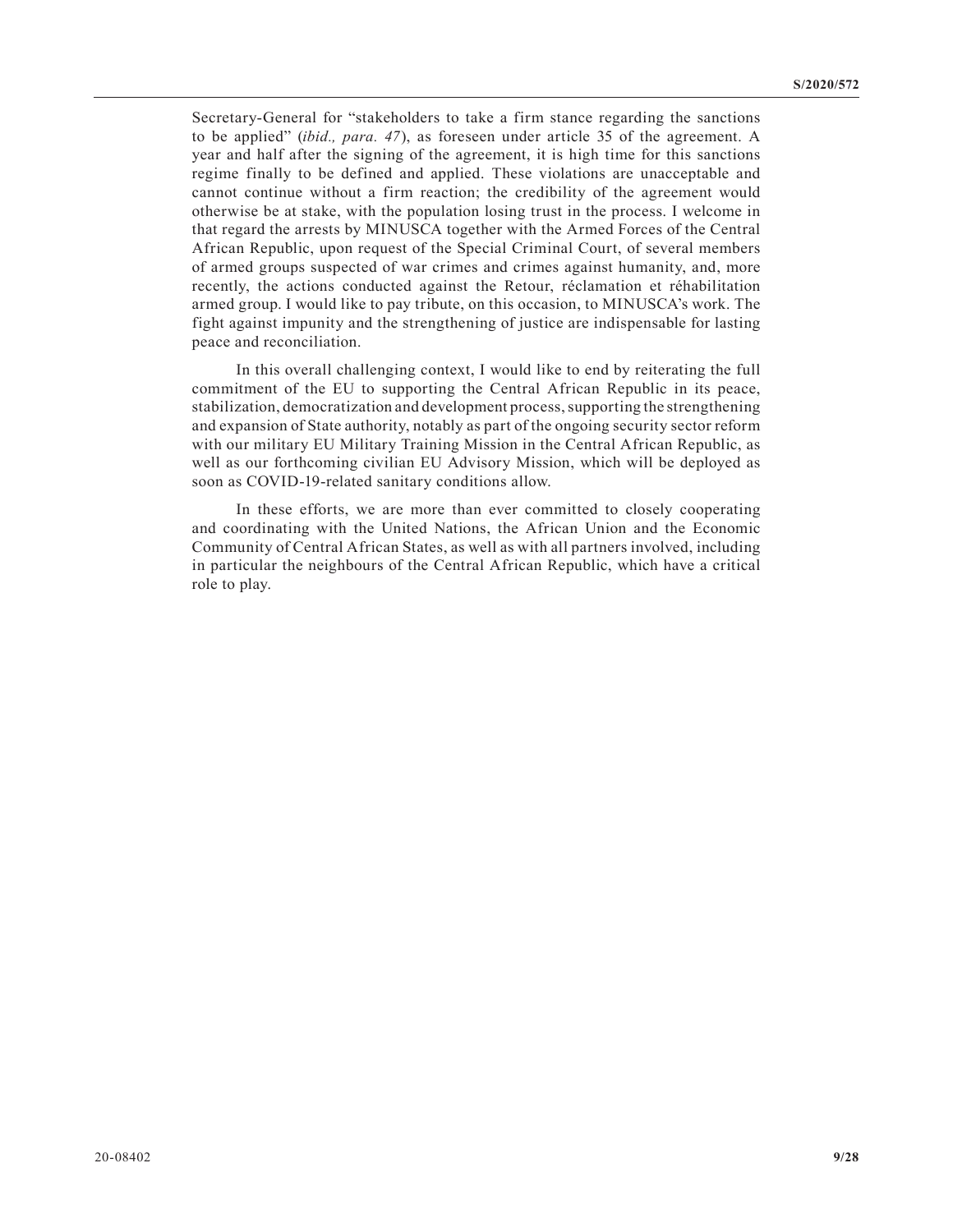#### **Annex IV**

# **Statement by the Deputy Permanent Representative of Belgium to the United Nations, Karen Van Vlierberge**

Belgium thanks the briefers.

We welcome the Central African Republic's rapid and measured response to fight the coronavirus disease (COVID-19) pandemic and are mindful of the additional stress this pandemic places on the country's population and institutions. In order to tackle the pandemic more efficiently, however, there is a need to reinforce internal solidarity and coordination and to improve coordination with international partners, including the European Union (EU). We also salute the efforts of the United Nations Multidimensional Integrated Stabilization Mission in the Central African Republic (MINUSCA) aimed at mitigating the spread of COVID-19, in line with its mandate, under these challenging circumstances.

However, COVID-19 should not distract from the need to fully implement the Political Agreement for Peace and Reconciliation in the Central African Republic. We welcome the adoption of the law creating the Commission on Truth, Justice, Reparation and Reconciliation, which will facilitate the country's transitional justice process. All parties must commit themselves to the peace process and prioritize efforts for the full and proper implementation of the peace agreement through dialogue. Violations of the agreement are unacceptable and should not go unchallenged. Appropriate measures should be considered, as foreseen in the agreement itself. Attacks against civilians, including crimes of sexual violence, and against humanitarian and United Nations personnel are unacceptable. In this regard, we remind spoilers that the Security Council can also impose sanctions, as it did very recently.

The disarmament, demobilization and reintegration process and efforts to reform the security sector have to continue, with the help of MINUSCA, and the EU Military Training and Advisory Missions in the Central African Republic. Progress on the operationalization of the special mixed security units also remains essential. In this regard, we believe it is important to continue efforts to establish the next unit in the north-east as soon as the security situation allows.

Finally, we see the upcoming legislative and presidential elections as an important milestone in the peace process. Only a peaceful, inclusive and transparent process will make them credible and can pave the way towards the sustainable stabilization and democratization of the Central African Republic. We welcome the progress made by the Government to organize these elections in line with the electoral calendar and call on all political actors to respect the democratic process and refrain from disinformation, hate speech or other destabilization attempts. We believe it is important to maintain the planned electoral calendar and have full confidence that these elections can be organized in a smooth and timely manner. It is why the EU is ready to shoulder almost half of the expected costs of the elections. We call on all partners of the Central African Republic to follow suit and mobilize additional resources for the organization of these important elections.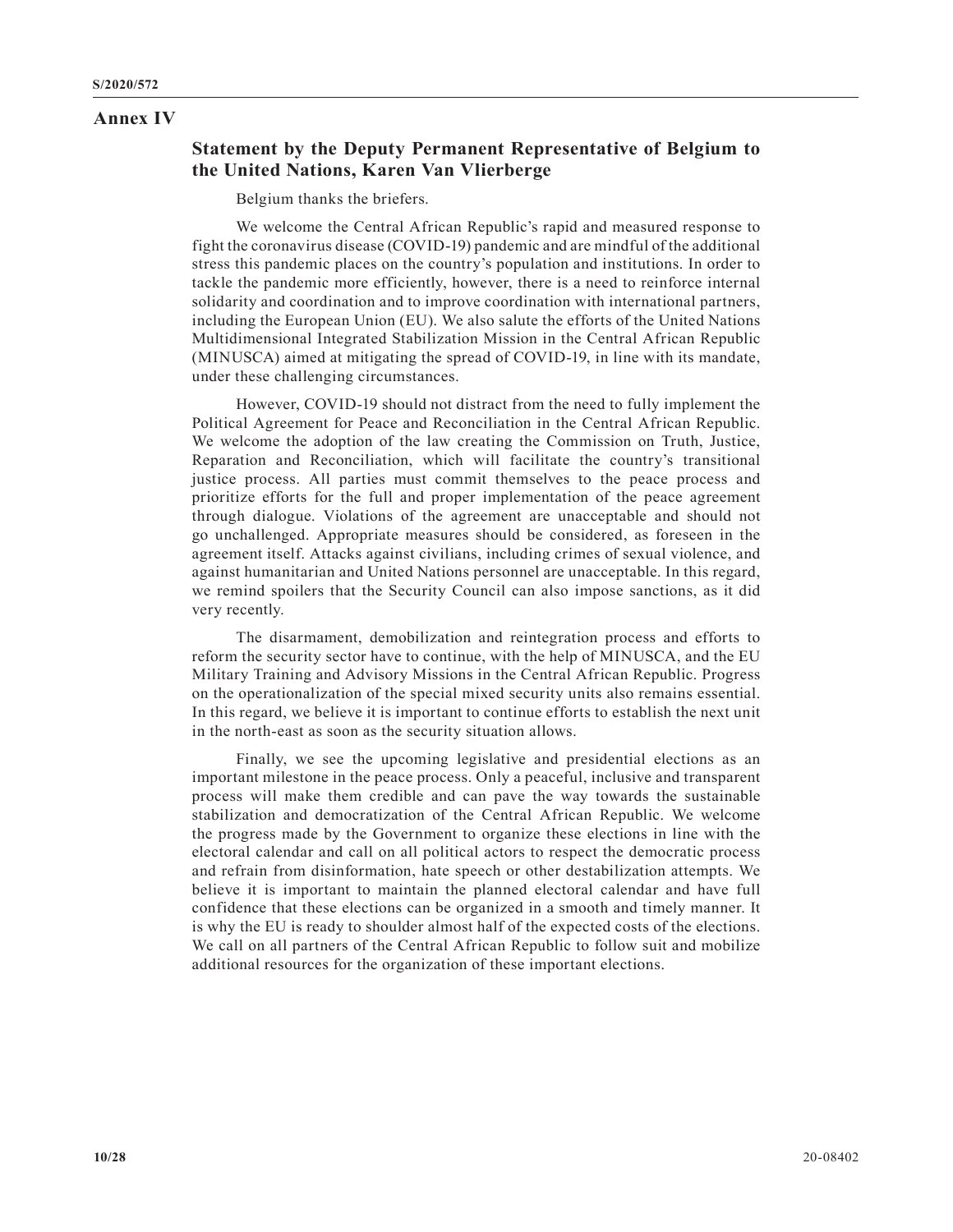#### **Annex V**

## **Statement by the acting Deputy Permanent Representative of China to the United Nations, Yao Shaojun**

I thank Under-Secretary-General Lacroix, Ambassador Chergui, African Union Commissioner for Peace and Security, and Mr. Vervaeke, Managing Director for Africa at the European External Action Service, for their briefings. I also welcome the participation of the Foreign Minister of the Central Africa Republic in this meeting.

The current political situation in the Central African Republic is generally stable. Progress has been made in implementing the Political Agreement for Peace and Reconciliation in the Central African Republic. China welcomes the efforts of the Government of the Central African Republic to engage in inclusive dialogue with armed groups, and commends the passage of several laws by the National Assembly, including on the creation of the Commission on Truth, Justice, Reparations and Reconciliation. At the same time, we still see severe challenges arising from continued violent attacks by armed groups, which seriously endanger the safety of civilians, and the pandemic has added new complexities. The international community needs to continue to provide support to the Central African Republic for lasting peace and development there.

Holding successful elections is a priority task for the political process in the Central African Republic this year, and it is essential for the maintenance of peace and stability in the country. We noted that the National Electoral Authority revised the election calendar according to the latest developments, and hope all parties in the Central African Republic will enhance communication and coordination, and work together to carry forward the preparation process as scheduled. Differences related to the elections should be resolved through peaceful dialogue and consultation. The international community needs to create an enabling environment for the smooth conduct of elections, and provide the necessary support while respecting the ownership of the Central African Republic.

Achieving sustainable peace and stability in the Central African Republic will require a holistic approach. The current focus should be on maintaining security and stability. We are concerned about the continuing violent conflicts among armed groups, and call on all parties to the conflict to positively respond to the Secretary-General's appeal for a global ceasefire. We call on all relevant parties to show political will and continue the implementation of the Peace and Reconciliation Agreement. From a long-term perspective, the international community should assist the Government of the Central African Republic in improving its capacity to protect the security of its people, provide social services and promote economic and social development, in order to help the country achieve lasting peace through sustainable development. We will continue to support the work of the Special Representative and the United Nations Multidimensional Integrated Stabilization Mission in the Central African Republic (MINUSCA) and hope that MINUSCA will strengthen coordination with other United Nations agencies and regional and subregional organizations in order to create synergies.

The Central African Republic is also facing the serious challenge of the coronavirus disease (COVID-19) pandemic. The international community must continue to provide material, technical and personnel-related support. China recently delivered the second batch of medical supplies to the Central African Republic, including 150,000 surgical masks and 30,000 testing kits. During the Extraordinary China-Africa Summit on Solidarity against COVID-19, held last week, President Xi Jinping emphasized that China will continue to do whatever it can to support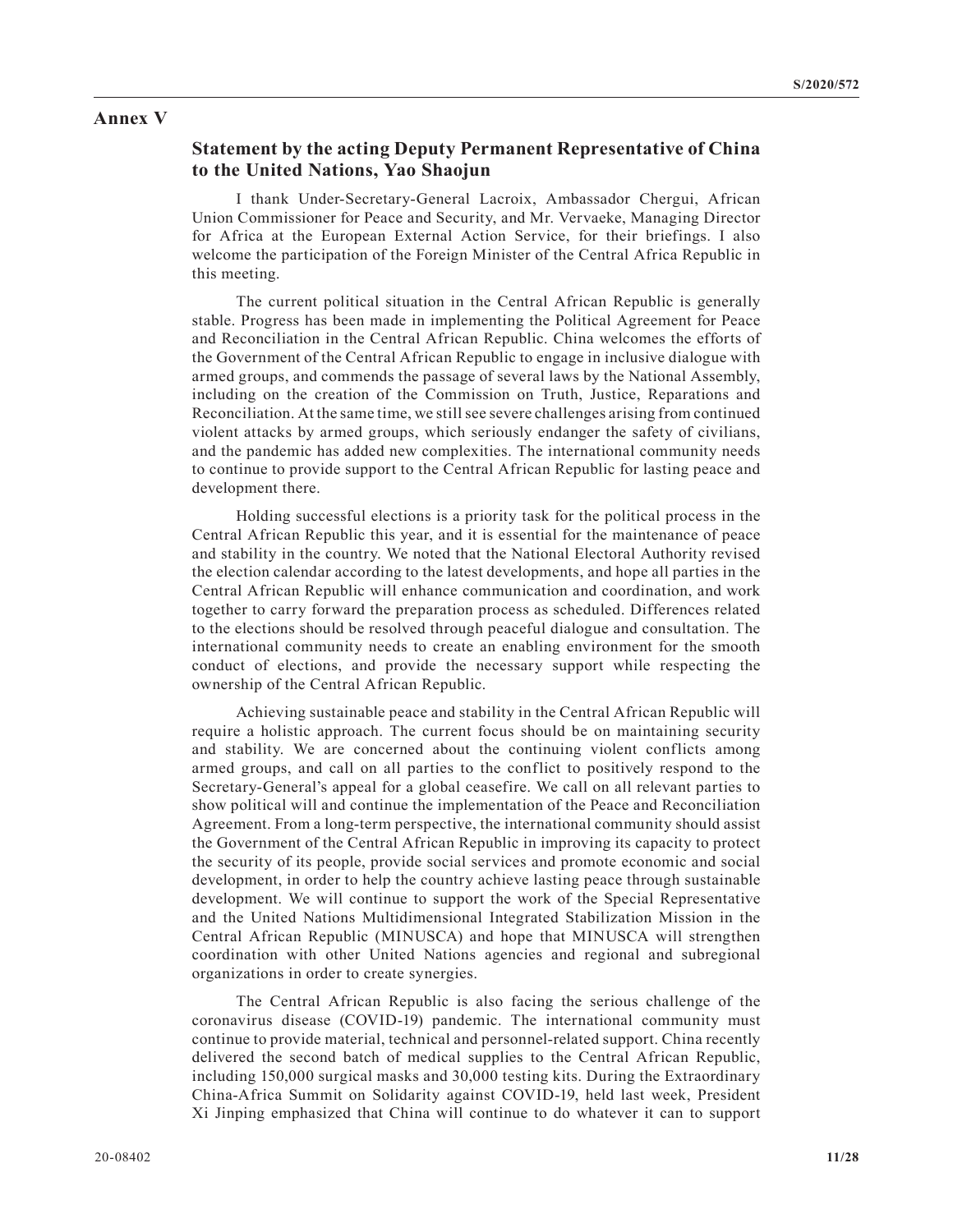Africa's response to COVID-19. We will start ahead of schedule the construction of the headquarters of the Africa Centres for Disease Control and Prevention this year. We also pledge that, once the development and deployment of the COVID-19 vaccine has been completed in China, African countries will be among the first to benefit. China will continue to work with the international community and to help the Central African Republic and other African countries to overcome the pandemic and to make new contributions to peace, stability, development and prosperity in the Central African Republic.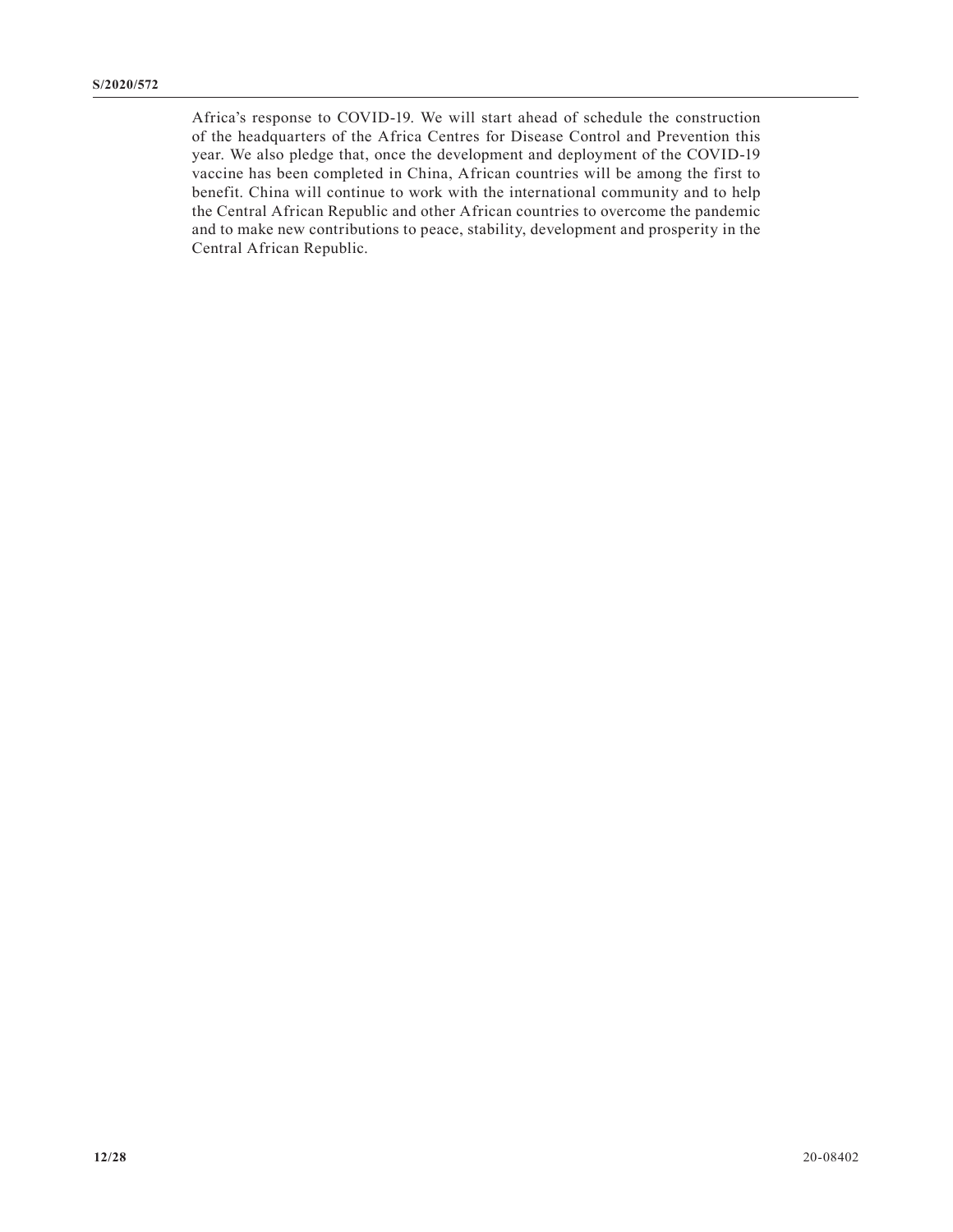#### **Annex VI**

## **Statement by the Special Envoy to the Security Council of the Dominican Republic, José Singer Weisinger**

We would like to thank the briefers for the information provided today and for their efforts in the maintenance of peace and security in the Central African Republic.

The fight against the coronavirus disease (COVID-19) pandemic is a global endeavour. Its impact is overarching in the Central African Republic owing to the multiple challenges that the country faces. We express our solidarity with the people of the Central African Republic and welcome the measures adopted by President Touadera to mitigate the spread of the pandemic.

We acknowledge the Government's efforts to continue maintaining, with the support of the United Nations Multidimensional Integrated Stabilization Mission in the Central African Republic (MINUSCA) and the Economic Community of the Central African States, high-level contact with the leaders of armed groups.

With regard to accountability, we welcome the approval of the various laws required by the provisions of the Political Agreement for Peace and Reconciliation in the Central African Republic and the creation of the Commission on Truth, Justice, Reparation and Reconciliation.

We commend the progress made by the strategic committee on elections, and we are pleased with the presentation of a revised electoral calendar that complies with the constitutional deadlines set by the National Electoral Authority.

Nevertheless, preparations for the next elections constitute a real challenge for the Central African Republic as a result of the increased political tensions and, certainly, the impact of COVID-19.

To create the right environment, one that is conducive to free, transparent, fair and inclusive elections, the security situation in the Central African Republic, where armed groups signatories to the agreement continue to perpetrate violent acts against civilians, humanitarian workers and peacekeepers, needs to be addressed.

Before concluding, we would like to draw attention to the humanitarian situation. It is necessary to redouble our efforts to support the country in these very difficult times and to contribute to the humanitarian response plan to assist the most vulnerable.

To conclude, we would like to acknowledge the role of MINUSCA and the guarantors of the Political Agreement for Peace and Reconciliation in the Central African Republic for the efforts made in the quest for a lasting and sustainable peace in the Central African Republic.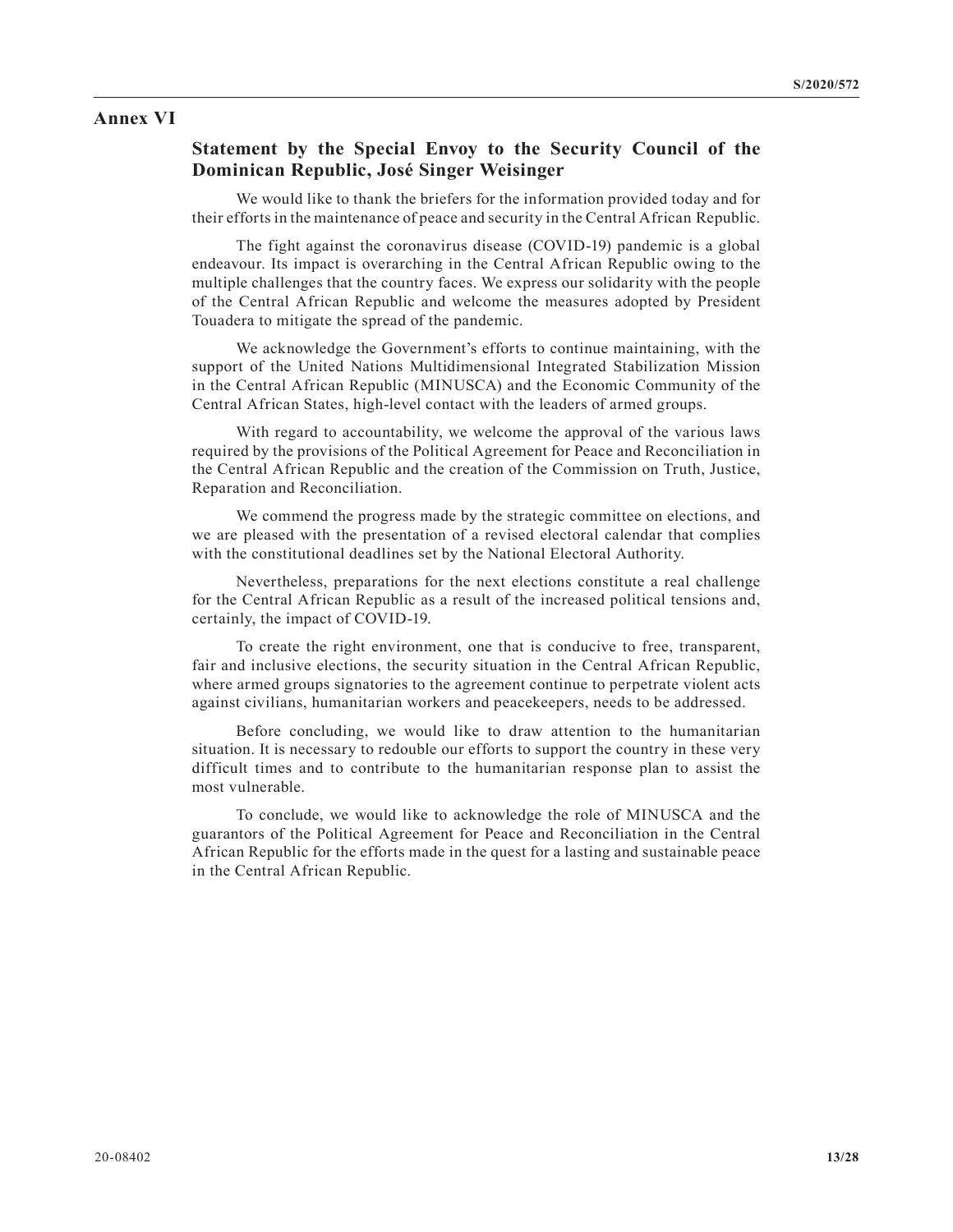#### **Annex VII**

## **Statement by the Permanent Representative of Estonia to the United Nations, Sven Jürgenson**

I wish to thank you, for President, for having convened today's meeting, and I should also like to express my gratitude to the speakers for their valuable insights. As has been expressed by many today, the full implementation of the Political Agreement for Peace and Reconciliation in the Central African Republic is the only path towards lasting peace in the Central African Republic. I should like to highlight three developments.

First, it is good to hear that the preparations for the upcoming elections are in full swing. I hope that this work can continue safely in respect of the ongoing health crisis. The Government of the Central African Republic has demonstrated its ability to utilize innovative solutions in difficult circumstances, for example, the payment of civil-servant salaries using mobile networks.

Secondly, the law establishing the Commission on Truth, Justice, Reparation and Reconciliation has finally been promulgated. That is great news. I hope that the next steps necessary to operationalize the Commission will follow swiftly, including the naming of commissioners. The Commission will be an invaluable tool in the fight against injustice and impunity, and assist in national reconciliation. I hope that the health crisis will not hinder the continued capacity-building of justice and the rule of law in the country.

Thirdly, but perhaps most important, violence and the abuse of human rights in the Central African Republic continue, with new hotspots emerging. Although the number of human rights abuses has decreased, it is important to remember that the monitoring and reporting of incidents has, unfortunately, been affected by the pandemic. Attacks on civilians and the abuse of human rights are direct violations of the peace agreement and as such are unacceptable. The most visible of such actions by some armed groups, spoilers, if you will, has been the announcement by the group Retour, réclamation et rehabilitation of the suspension of the armed group's participation in the agreement's follow-up and monitoring mechanisms, expanding the area of its activities and directly attacking the United Nations Multidimensional Integrated Stabilization Mission in the Central African Republic (MINUSCA) and national forces. Retour, réclamation et rehabilitation, together with five other groups, has also been listed in the Secretary-General's report on patterns of conflictrelated sexual violence (S/2019/280). In that light, I fully support the call made by the Secretary-General in paragraph 97 of his report (S/2020/545) "to take a firm, unequivocal stance regarding the application of sanctions under article 35 of the Agreement".

I should like to end my statement by commending the robust cooperated response of MINUSCA, the authorities of the Central African Republic and partners to protect civilians from armed group violence and support the peace agreement.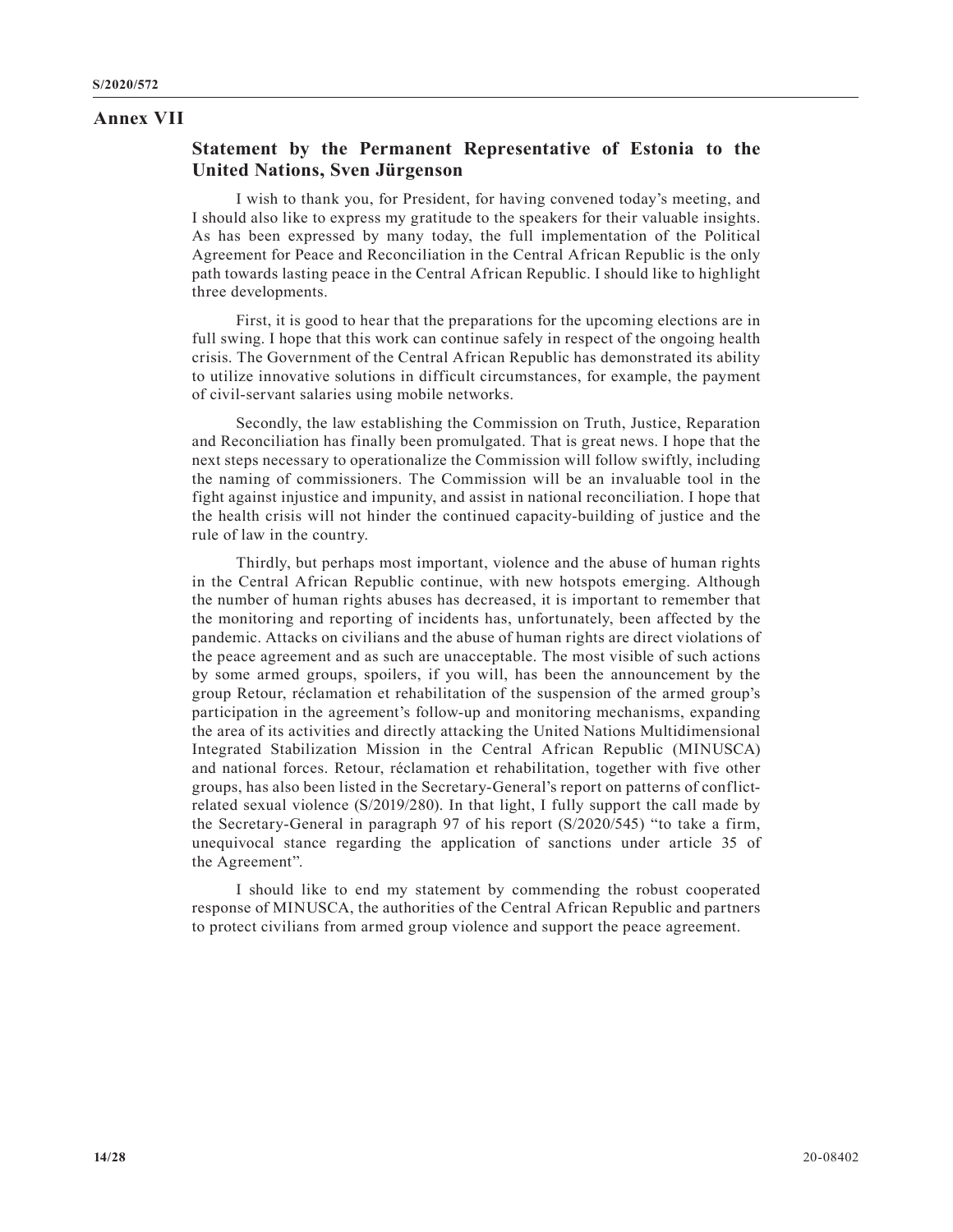#### **Annex VIII**

## **Statement by the Permanent Representative of France to the United Nations, Nicolas de Rivière**

[Original: English and French]

I would like to thank our briefers for their presentations and to welcome the participation of the Minister for Foreign Affairs of the Central African Republic and express to her our condolences following the terrible attack that just took place in her country.

I would like to highlight three points.

First, I would like to express France's solidarity with the Government and the people of the Central African Republic in the face of the coronavirus disease (COVID-19) pandemic and its humanitarian and socioeconomic consequences. In that context, France has strengthened its bilateral support to the Central African Republic in the health sector and underlines that humanitarian access must remain a priority. That is why we have contributed, jointly with the European Union, to the organization of a humanitarian air bridge to several African countries, including the Central African Republic. France also welcomes the efforts made by the United Nations Multidimensional Integrated Stabilization Mission in the Central African Republic (MINUSCA) to continue delivering on its mandate, and I take this opportunity to reiterate our full support for the Special Representative, Mankeur Ndiaye.

Secondly, I would like to welcome the progress made in the implementation of the Political Agreement for Peace and Reconciliation in the Central African Republic. The implementation of the agreement must continue, under the leadership of President Touadera and his Government, because it remains the only path to lasting peace in the country. I am thinking, for example, about the continued deployment of the special joint security units, the effective creation of the Commission on Truth, Justice, Reparation and Reconciliation and the implementation of the decentralization process.

However, France remains very concerned by the violations of the peace agreement committed by some armed groups, in particular attacks against civilians, humanitarian personnel and security forces, grave violations against children, sexual violence and unilateral declarations of withdrawal from the agreement. Our message must be clear: those who engage in such acts must be brought to justice and the measures provided for in article 35 of the agreement must be implemented. On our initiative, the Security Council recently sanctioned Abdoulaye Miskine, an armed group leader; it must continue to sanction those who deliberately hinder the return of peace.

I would like to welcome the progress made in the preparation of the 2020-2021 presidential and legislative elections. The elections must be held in a peaceful, inclusive and transparent manner and according to constitutional deadlines. In that context, France calls on all actors in the Central African Republic to engage in an inclusive dialogue on all questions related to the holding of the elections. France also cautions against attempts to destabilize the country's institutions and against disinformation campaigns.

Lastly, France calls on the partners of the Central African Republic to contribute without delay to the funding of the elections. In addition to our contribution through the European Union, we will therefore provide an additional  $\epsilon$ 300,000.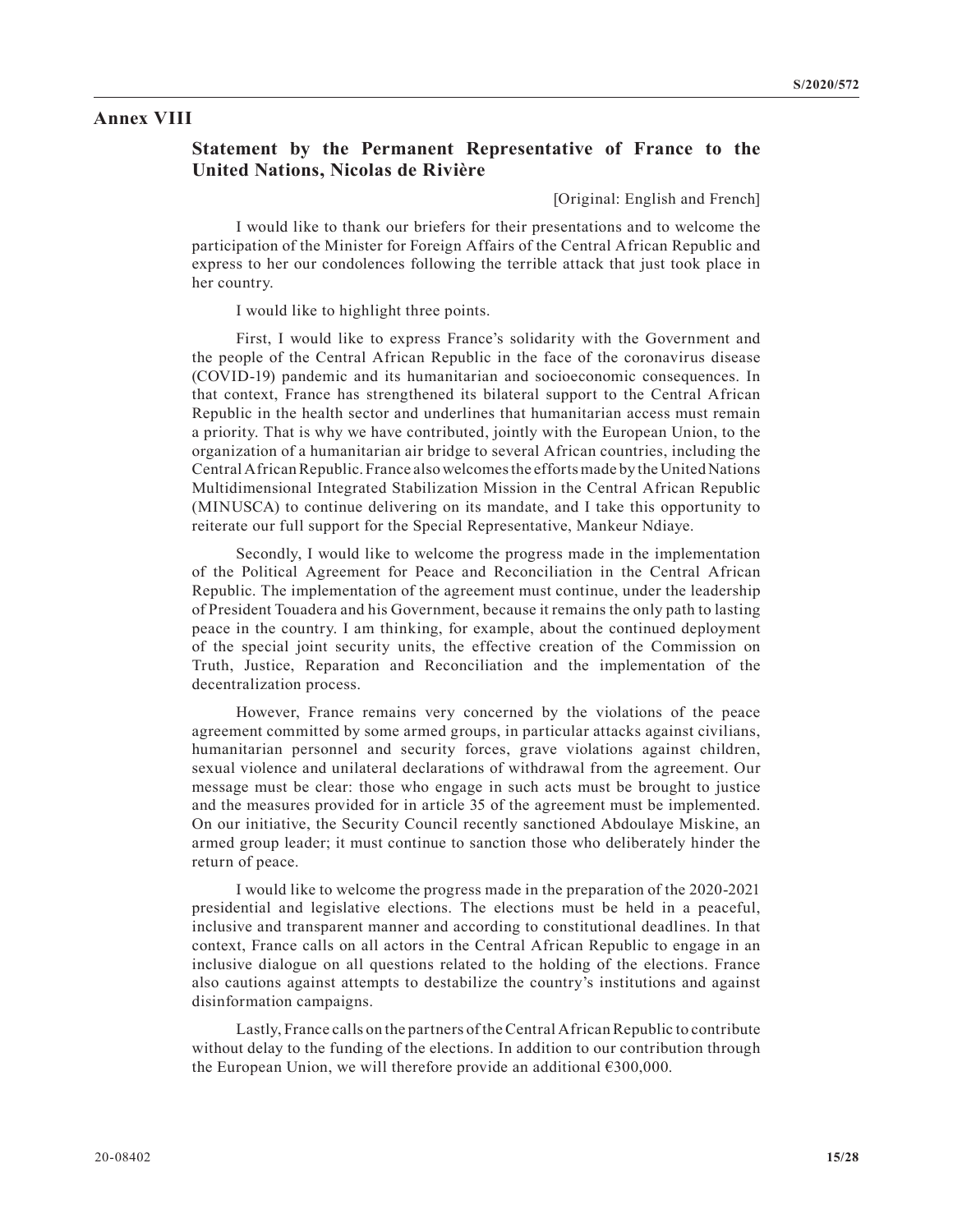#### **Annex IX**

## **Statement by the Deputy Permanent Representative of Germany to the United Nations, Juergen Schulz**

Let me extend a particularly warm welcome to His Excellency the Minister for Foreign Affairs of the Central African Republic. Like others, we also want to start by strongly condemning yesterday's ambush and extending our condolences to the people of the Central African Republic and to the families of those who were killed or wounded.

I would like to focus on three brief points.

First, on the elections and the political situation, we fully agree with the assessment expressed by Under-Secretary-General Lacroix that the presidential and parliamentary elections scheduled for the end of this year are absolutely crucial. We commend all actors, and particularly the United Nations Multidimensional Integrated Stabilization Mission in the Central African Republic (MINUSCA) and the Government of the Central African Republic, for their ongoing efforts to ensure free, fair, inclusive, credible and transparent elections within the constitutional time frame. In that context, we would also like to welcome and commend the Constitutional Court's decision on this issue and the time frame. We call on all actors in the Central African Republic to engage constructively in the political process before the elections and to resolve potential difficulties through an inclusive dialogue.

Election campaigns must be conducted in a reasonable and responsible manner, given the highly fragile security situation. Although it is important that there be active and meaningful participation on the part of all societal groups in the Central African Republic, including women who have been internally displaced and refugees outside the country, all of this must be guaranteed.

Another important factor that obviously influences the election and campaign is the coronavirus disease (COVID-19) pandemic. Many of the previous speakers alluded to that issue. Let me just say that this is also, from our point of view, crucial to the safety and the conditions for the elections. We very much welcome the European Union's substantial contribution of \$13 million to the United Nations Development Programme basket fund in support of the elections. We believe that the international community needs to provide even more help to the Central African Republic, and we listened to what Under-Secretary-General Lacroix said about the funding gap of approximately \$10.5 million. In that context, let me just say that Germany is planning to contribute  $\epsilon$ 500,000 additional to support democratic elections.

My second point concerns the implementation of the Political Agreement for Peace and Reconciliation in the Central African Republic. We would also agree with others who have said that the Secretary-General's report (S/2020/545) gives a very clear picture of, on the one hand, the accomplishments made in the implementation of the peace agreement and, on the other, of the remaining challenges. This is certainly not a sprint but a marathon, but a marathon very much worth running.

Germany welcomes the progress achieved, particularly the legislative progress in implementing the peace agreement that has been made, such as the official establishment of the Commission on Truth, Justice, Reparation and Reconciliation in April. It is important that the Commission become operational as soon as possible. We also welcome the ongoing work of the Special Criminal Court. For Germany to fight against impunity, the rule of law, transitional justice and reconciliation remain essential elements in achieving sustainable peace and stability.

At the same time, we remain, as others, very deeply concerned about the ongoing violations of the peace agreement committed by various armed groups. In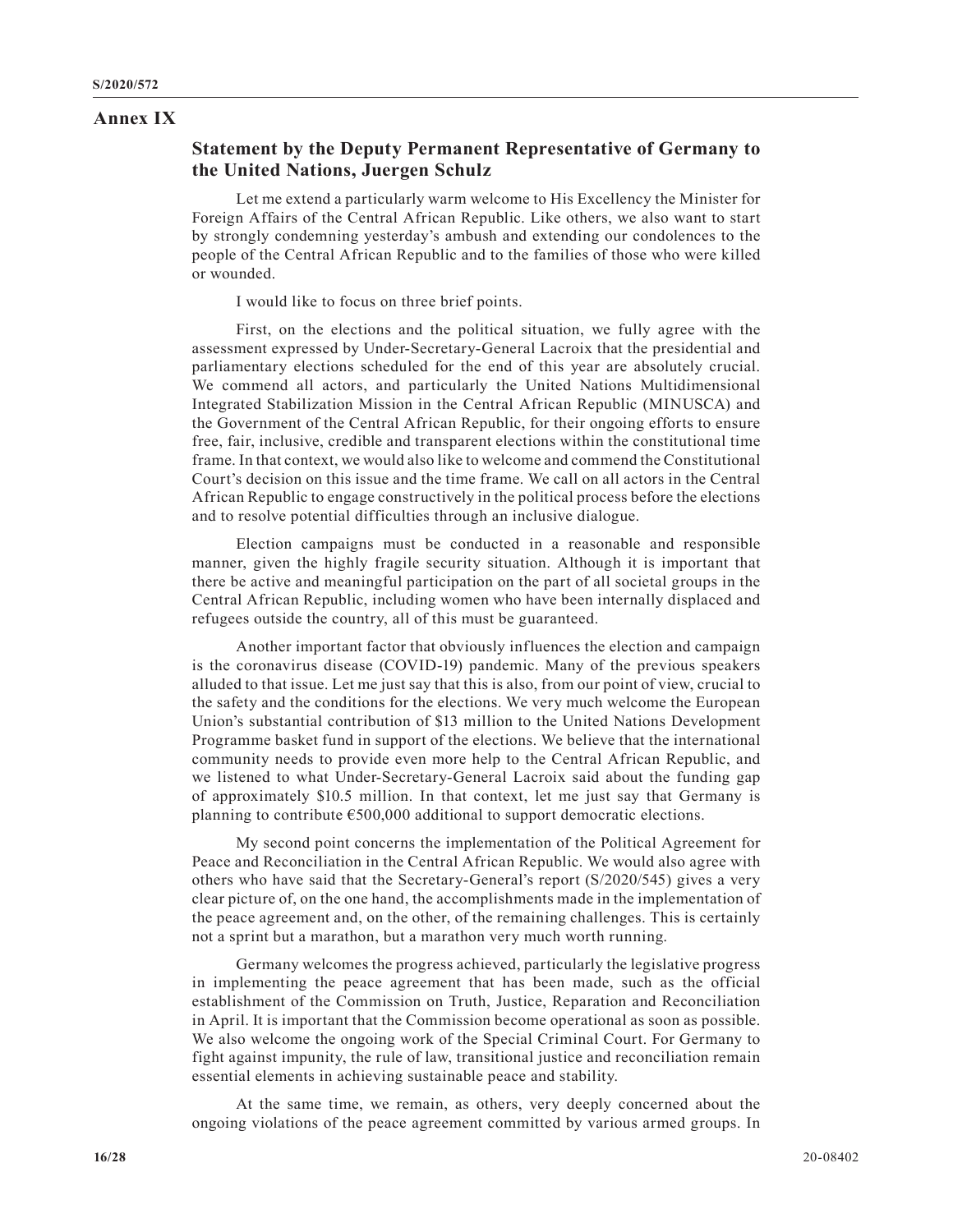this conflict, the recent exit of the rebel group Retour, réclamation et réhabilitation from the peace agreement sets a very negative precedent. The expansion of the group and its challenges to State authority are serious threats that we follow with growing concern. We believe that if other groups were to follow suit, this could be harmful to the peace process as a whole. We are also worried about the lack of progress on disarmament, demobilization and reintegration and call on both the armed groups and the Government of the Central African Republic to resume their efforts.

My last point is on the humanitarian situation. We remain very concerned about the ongoing human rights violations and conflict-related sexual violence. Attacks against the civilian population and infrastructure, internally displaced persons and humanitarian workers must certainly stop. Germany is one of the largest donors to humanitarian aid in the Central African Republic, and we feel that it is heartbreaking to see the people suffer not only from acute food insecurity but also from the toll taken by the COVID-19 pandemic, which is inflicting additional socioeconomic harm. Germany therefore supports the COVID-19 response by United Nations agencies and the Red Cross and Red Crescent Movement in humanitarian emergencies with additional funding of €300 million. The funds can be used for all countries covered by the United Nations and International Committee of the Red Cross appeals — the Central African Republic, of course, being one. We therefore must step up international support, and we commend the timely and recent efforts by the Peacebuilding Commission to address the impact of COVID-19 in the region.

We would like to seize this opportunity to once again reiterate our support for the Secretary-General's call for a global ceasefire and call on the armed groups to translate their rhetorical commitment into action on the ground. Finally, we feel that we need to continue to continue to support the authorities of the Central African Republic in their commendable work on the elections, the political situation, the implementation of the peace agreement and current challenges.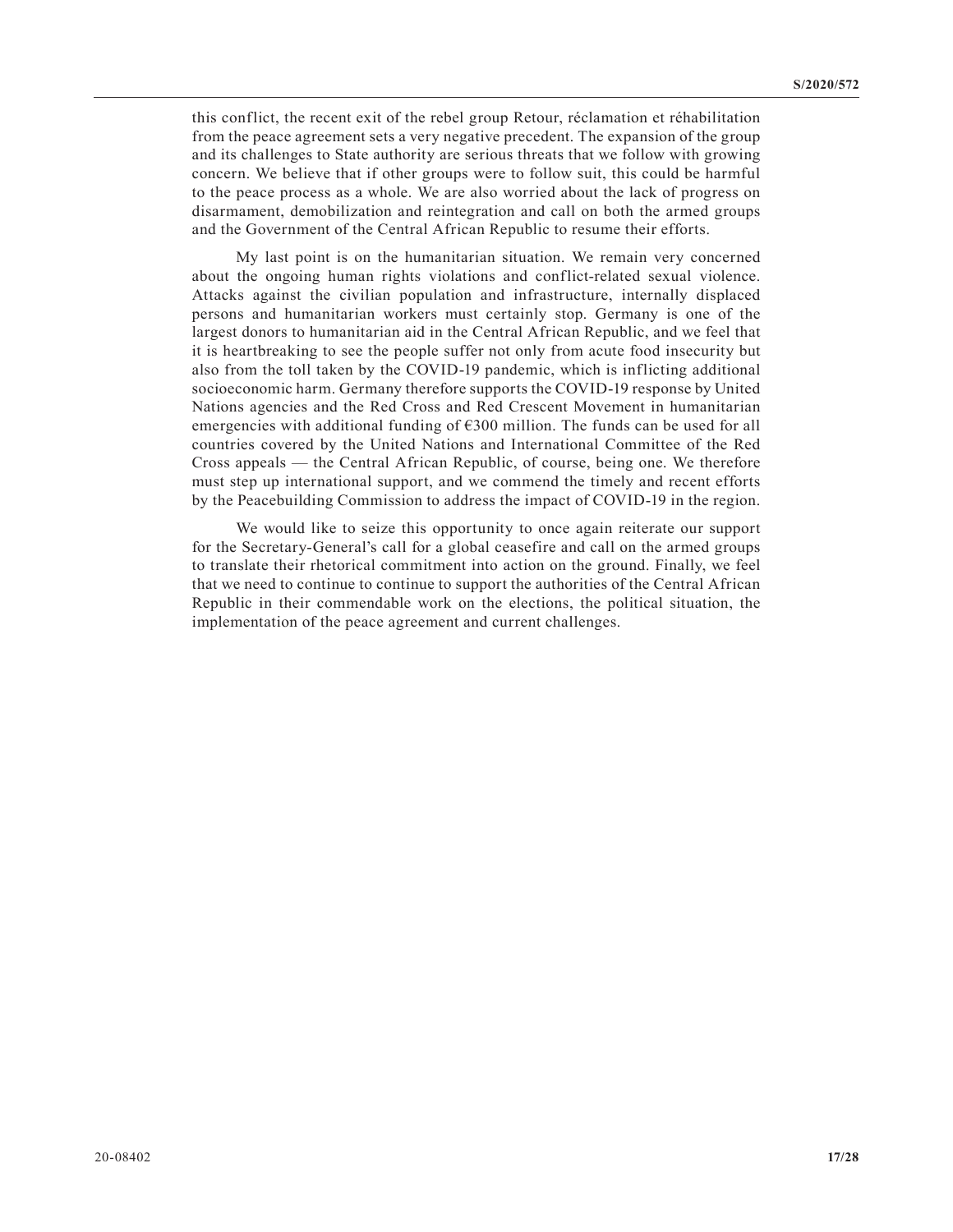#### **Annex X**

# **Statement by the Permanent Representative of Indonesia to the United Nations, Dian Triansyah Djani**

At the outset, allow me to thank the briefers, Jean-Pierre Lacroix, Under-Secretary-General for Peace Operations; Ambassador Smaïl Chergui, African Union Commissioner for Peace and Security; and Mr. Koen Vervaeke, Managing Director for Africa at the European External Action Service. I also welcome Her Excellency Ms. Sylvie Baipo Temon, Minister for Foreign Affairs of the Central African Republic.

Before I begin, allow me to offer my heartfelt condolences to the families of the victims of the ambush on the joint United Nations Multidimensional Integrated Stabilization Mission in the Central African Republic (MINUSCA) and Armed Forces of the Central African Republic patrol yesterday in Nana-Mambéré prefecture.

Allow me to focus on three points.

First, we need to ensure the implementation of the Bangui agreement by all parties. Allow me to congratulate you, Madam Minister, and the people of the Central African Republic, on the first anniversary of the Bangui Political Agreement for Peace and Reconciliation in the Central African Republic in February. The Agreement remains the primary framework for restoring and sustaining peace in the country. We join the Secretary-General in commending the efforts made by the Government and other signatories to utilize the Agreement's implementation mechanisms, as well as their proactive and constructive engagement to build trust. National ownership is the key to success. The presence and ability of the Government to enforce the Agreement are indeed crucial. We welcome all efforts to enhance the Government's capacity and acknowledge MINUSCA's crucial role in ensuring the country's stability.

Secondly, upon hearing the updates from the briefers, it is apparent that the role of MINUSCA is more important than ever, as it must support Central African stakeholders in creating an environment conducive to a peaceful electoral process this year. MINUSCA should continue its efforts to win the hearts and minds of the people, including through community engagement.

We are concerned about the humanitarian situation in the country, including the impact of the coronavirus disease (COVID-19) in the country. The situation requires ongoing humanitarian support from international partners. We commend MINUSCA's continued efforts to carry out its mandate despite virus-related restrictions.

In addition, we are deeply concerned about the number of attacks against MINUSCA's uniformed and civilian personnel. We also concur with those who have emphasized the importance of making the safety, health and security of peacekeepers a top priority. We have to ensure that they are safe during the COVID-19 pandemic. There are some Blue Helmets who have contracted the virus. We wish them a speedy recovery and hope they can soon resume their noble duties. As the Council's largest contributor of peacekeepers to MINUSCA — with 358 peacekeepers, including 18 women — Indonesia will continue to make the safety, health, and security of peacekeepers a top priority.

Thirdly, given what has transpired in the region, we need to provide the necessary support and space for democratic elections to take place in the Central African Republic. As the country prepares for the elections, we urge partners to increase their financial assistance.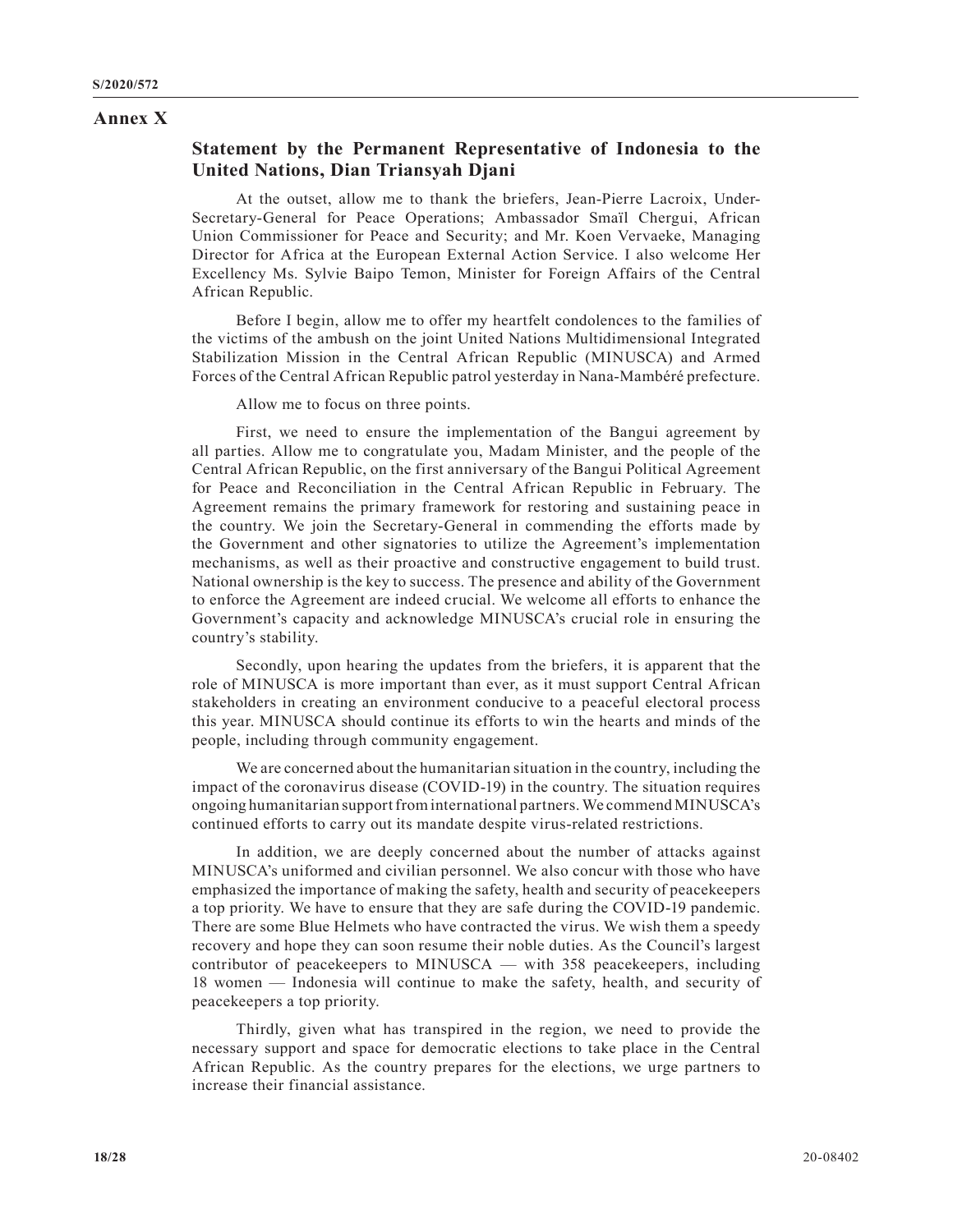As an archipelagic State, Indonesia has witnessed first-hand the logistical complexity of organizing democratic elections. The democratic process is anything but easy. It is a vast logistical undertaking that requires thorough planning to anticipate all challenges, especially amid the COVID-19 pandemic and its aftermath. We look forward to hearing updates on the preparations leading up to the election and MINUSCA's role in supporting the country.

We should continue to pursue the path of peace in the Central African Republic and the region, as laid out last year. For its part, Indonesia renews its commitment as a true partner for peace, including in the Central African Republic.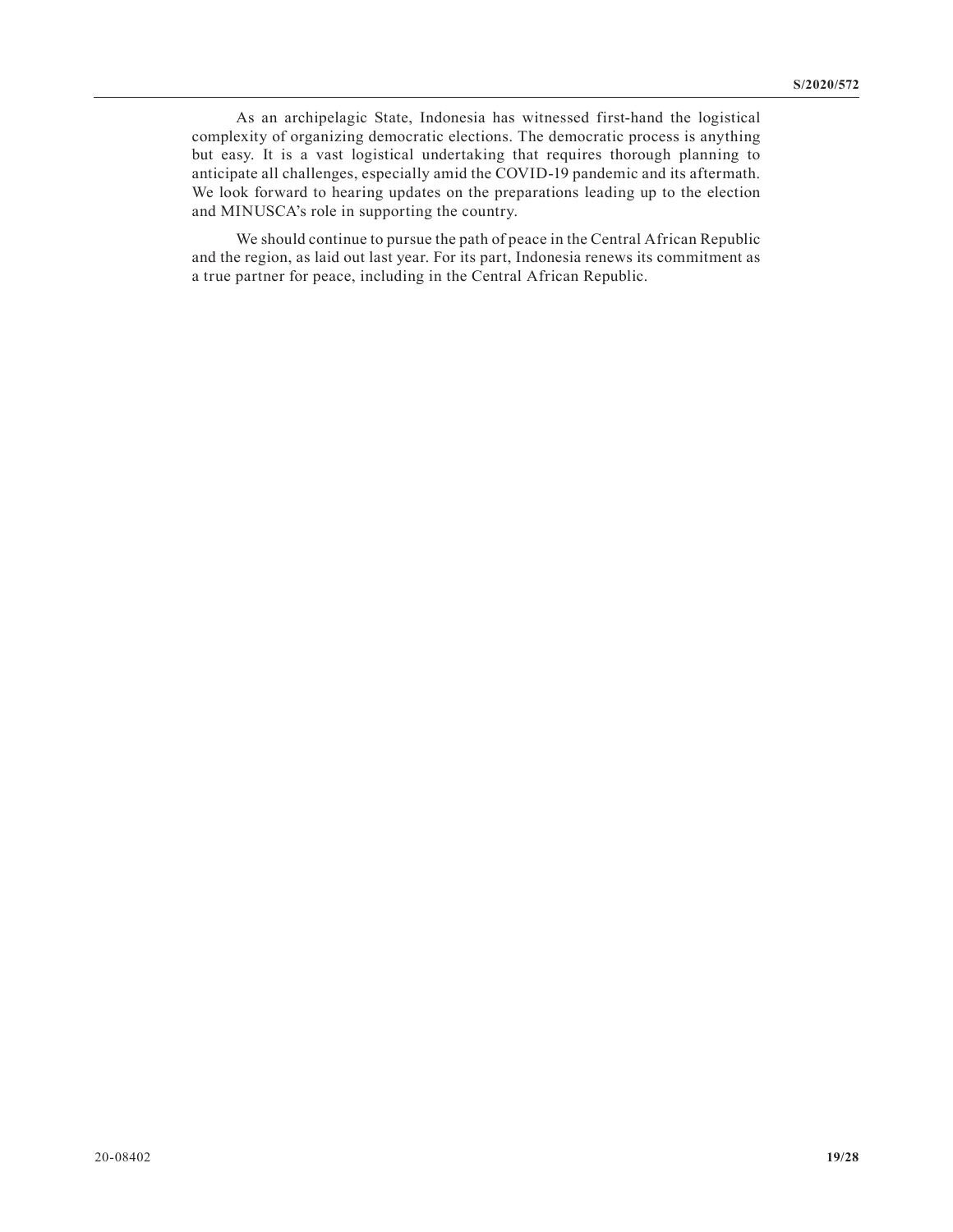## **Annex XI**

## **Statement by the First Deputy Permanent Representative of the Russian Federation to the United Nations, Dmitry Polyanskiy**

At the outset, I would like to thank today's briefers for their informative presentations. I would also like to welcome the Minister for Foreign Affairs of the Central African Republic to our video-teleconference.

Despite a number of challenges, the parties to the conflict in the Central African Republic managed to achieve tangible progress in advancing the political process launched in February 2019. We see a gradual improvement in the security and human rights situation and a decrease in the level of armed violence. National armed forces and internal security forces are expanding throughout the territory of the Central African Republic. Considerable progress was also made in the training and deployment of special mixed security units. We encourage the authorities of the Central African Republic to resume the implementation of the disarmament, demobilization, reintegration and repatriation programme for combatants as soon as the restrictions related to the coronavirus disease (COVID-19) are lifted.

Given the current challenging circumstances, all parties should strictly comply with the provisions of the Political Agreement for Peace and Reconciliation in the Central African Republic and refrain from undermining the political situation in the country. Russia, for its part, will continue to use its influence to encourage the signatories to refrain from all forms of violence in the interests of restoring peace and security to the country.

We commend the steps by the Central African Republic authorities to curb the spread of COVID-19 and would like to echo the Secretary-General's call for all political actors to resist any temptation to politicize the pandemic.

We strongly believe that it is in the interest of the Central African Republic to fulfil the critical task of organizing and conducting peaceful, free and transparent presidential and legislative elections as an important milestone in the further stabilization and normalization of the country. We are pleased to note that a revised electoral calendar, published on 29 April, adheres to constitutional timelines.

We welcome President Touadera's efforts to de-escalate political tensions, including his decision to launch a frank dialogue with the country's political actors and partners in order to best prepare for the elections. We are encouraged by the fact that the National Assembly adopted several important laws that conform with the Agreement.

The Russian Federation is ready to continue to provide comprehensive assistance to the Central African Republic with a view to resolving the crisis, including by facilitating security sector reform. We are convinced that increasing the combat readiness and professional training of the national army and law enforcement agencies will effectively counter the activities of illegal armed groups, ensure the protection of civilians and help restore State authority in all parts of the country.

We will continue to follow closely the process of national reconciliation, acting in coordination with the Central African Republic authorities, the African Union, the Economic Community of Central African States, the United Nations Multidimensional Integrated Stabilization Mission in the Central African Republic and the country's international partners. It is high time to render our collective support to Bangui to overcome the current challenges.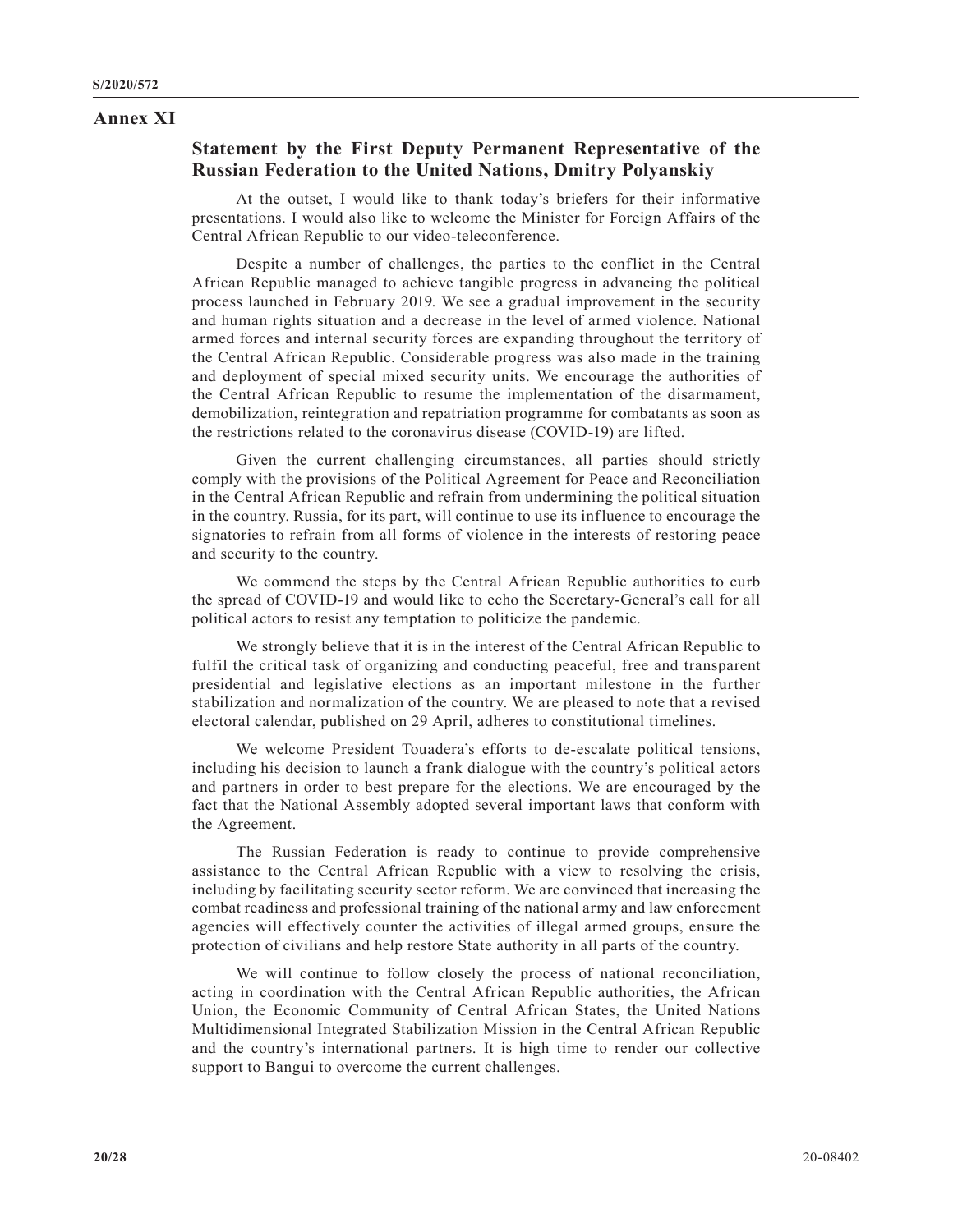#### **Annex XII**

#### **Statement by the Permanent Mission of Tunisia to the United Nations**

I thank you, Sir, for convening this meeting to discuss the situation in the Central African Republic.

I have the honour to deliver this statement on behalf of South Africa, the Niger, Saint Vincent and the Grenadines and my own country, Tunisia (A3+1).

We would like to thank Mr. Jean-Pierre Lacroix, Under-Secretary-General for Peace Operations; Mr. Smaïl Chergui, African Union (AU) Commissioner for Peace and Security; and Mr. Koen Vervaeke, Managing Director for Africa of the European Union External Action Service, for their briefings and insights on the situation in the Central African Republic.

We welcome the progress made thus far in implementing the Political Agreement for Peace and Reconciliation in Central African Republic. Our delegations are encouraged by the continued commitment of the Government and other signatories to utilize the Agreement's mechanism despite the coronavirus disease (COVID-19) outbreak. We also welcome the Government's efforts to improve its relations with neighbouring countries through holding bilateral commissions and tackling the illegal exploitation of natural resources.

We commend the role played by the AU and the Economic Community of Central African States in supporting the implementation of the Agreement, including through the use of programmatic funding by the United Nations Multidimensional Integrated Stabilization Mission in the Central African Republic (MINUSCA) to strengthen the role of women in advancing the Agreement. We continue to encourage all parties to fully implement the Agreement in order to help extricate their country from the cycle of continuous conflict.

We are fully aware of the challenges ahead as the country prepares for the forthcoming presidential and legislative elections scheduled for December while it responds to the health emergency posed by the COVID-19 pandemic. We commend the National Electoral Authority for publishing the revised electoral calendar to facilitate elections within the constitutional timelines while adapting to the challenges of COVID-19.

On the security front, our delegations are concerned about the resurgence of violence perpetrated by some armed groups, particularly in Birao, Bria, Ndélé and Obo — in direct violation of the Agreement. Regrettably, in some areas, the violence has not only displaced civilians but also resulted in civilian and peacekeeper casualties. Equally concerning are the violent attacks on the Central African Armed Forces and humanitarian workers, which constitute violations of international humanitarian law.

The A3+1 also remains concerned about the humanitarian situation in the Central African Republic amid the outbreak of the COVID-19 pandemic. We deeply regret that violent confrontations among armed groups are still taking place, thus deepening the divide between signatory armed groups along ethnic lines and fomenting intercommunal tensions. Armed groups should utilize the dispute resolution mechanisms provided for in the Peace Agreement in order to resolve their differences.

It is possible that COVID-19 could exacerbate the conflict. The A3+1 therefore welcomes the Government's quick response to contain the pandemic. We also welcome the support extended by the United Nations and other international and regional partners. We encourage the international community to provide further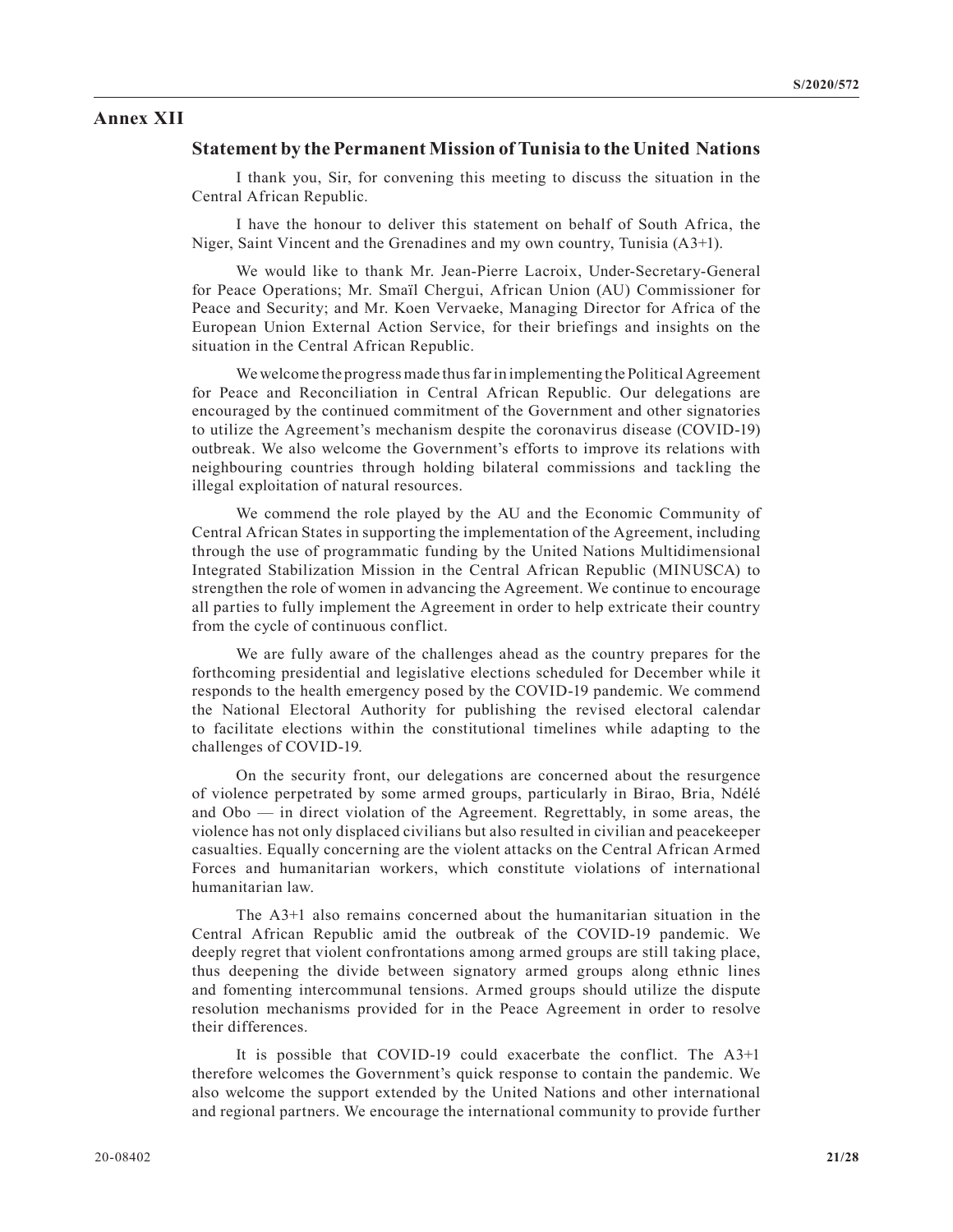support to address the root causes of insecurity in the Central African Republic in line with the National Recovery and Peacebuilding Plan and in accordance with the aims of the 2030 Agenda for Sustainable Development.

We welcome that the Central African Republic authorities have undertaken essential political reforms, including the adoption of appropriate legislation, in line with the terms of the Peace Agreement. The recent adoption of the law establishing the Commission on Truth, Justice, Reparation and Reconciliation attests to the determination of the Central African authorities to adhere to the Agreement requirements.

This is a significant step towards achieving stability and social cohesion. It is in that context that we welcome the desire of the Government and other signatories to utilize the Agreement's implementation mechanisms to that end.

It is our hope that further advances in the composition of the special mixed security units and in the process of disarmament, demobilization, reintegration and repatriation will be made in the coming months, in line with the requirements of the Peace Agreement.

We applaud MINUSCA's efforts to promote the participation of women in the implementation of the Peace Agreement, mainly through local monitoring and implementation mechanisms. We continue to encourage the meaningful and sustained participation of women in the peace process, as well as in the forthcoming elections.

We welcome MINUSCA's commitment to protecting civilians from armed group violence, as well as the valuable support it extends to the Central African authorities in order to hold accountable the perpetrators of serious crimes and other human rights abuses, including the use of sexual violence.

Finally, we commend MINUSCA and other regional and international partners for facilitating the implementation of the Political Agreement and assisting the Central African authorities in organizing free and fair national elections. To that end, we welcome the generous support already provided by all partners, including through the Peacebuilding Commission. We call on all stakeholders to demonstrate resolve and work together for the successful holding of the forthcoming elections, which, in our view, are crucial for the stability of the country.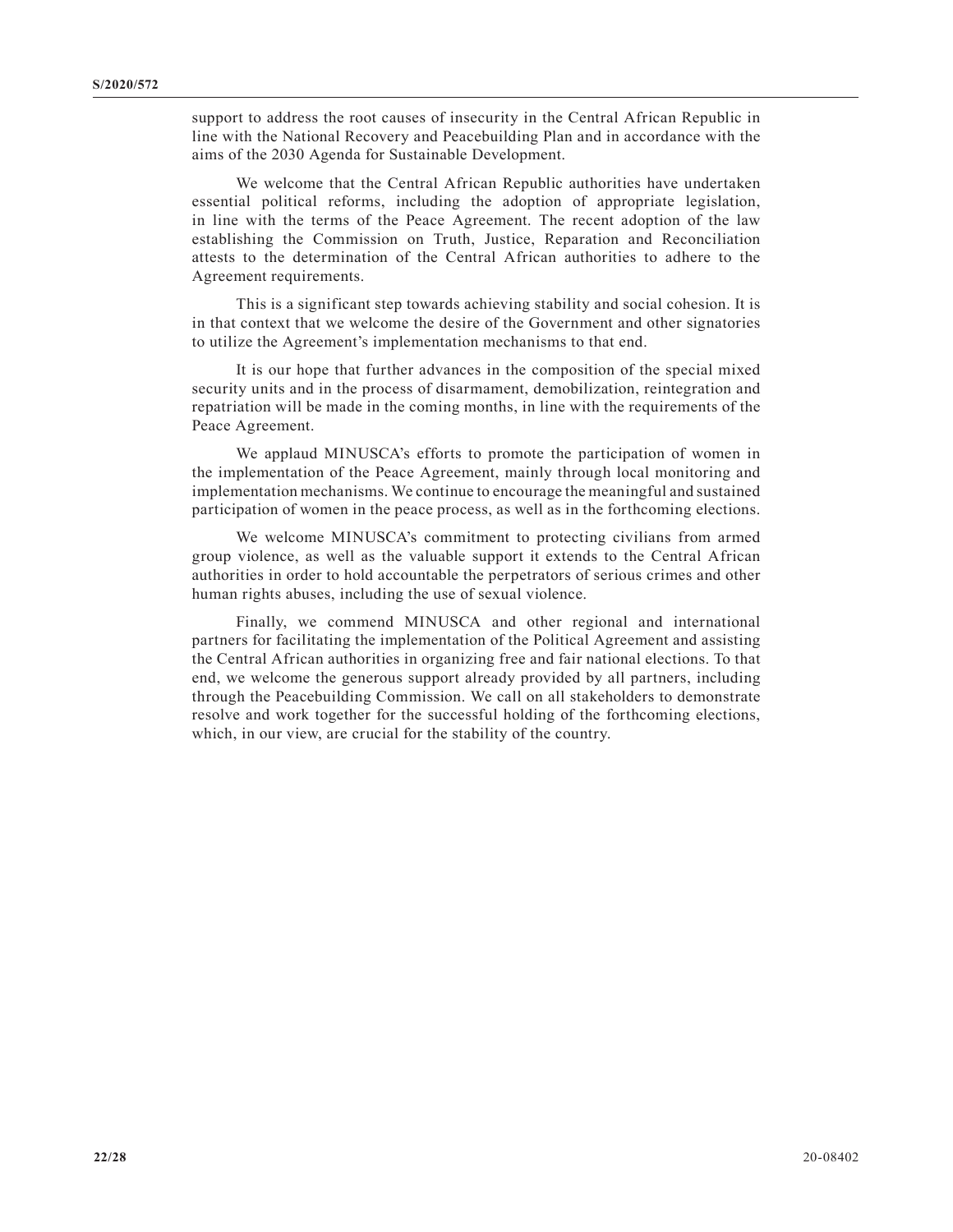#### **Annex XIII**

# **Statement by the Acting Deputy Permanent Representative of the United Kingdom of Great Britain and Northern Ireland to the United Nations, James Roscoe**

I want to start by thanking our briefers. We share much of their analysis. I join others in paying tribute to the peacekeepers in the United Nations Multidimensional Integrated Stabilization Mission in the Central African Republic, especially those who lost their lives. I also want to express our solidarity with the Government and the people of the Central African Republic as they face the twin threats of continued violence and the coronavirus disease (COVID-19).

The 2019 Political Agreement for Peace and Reconciliation in the Central African Republic remains the only viable framework for sustained peace in the Central African Republic, and it must be protected. While condemning the repeated violations of the peace agreements by members of some signatory armed groups, we welcome the recent progress, including ongoing high-level engagement and the legislation adopted by the National Assembly.

The Central African Republic is at a crossroads as it approaches the presidential and legislative elections later this year. As many here said today, those elections must be a turning point. In that regard, I want to underline three points.

First, the elections must be held in a peaceful, free and transparent manner, and within constitutional deadlines. All Central Africans must have the chance to be heard. The United Kingdom is in the process of reviewing its financial support to the elections, and we hope to make a contribution shortly.

Secondly, as certain signatories withdraw participation, we must not be complacent about the risks to the Peace Agreement. We stand ready to impose appropriate measures, including sanctions, in line with article 35 of the Agreement, in response to violations.

 Thirdly, the United Kingdom reiterates the Secretary-General's call for a ceasefire amid the COVID-19 pandemic in order to allow health and humanitarian needs to be met. We recognize that the secondary impacts of COVID-19 will require support to address the longer-term fallout from the pandemic.

In conclusion, while challenges still remain in the Central African Republic, we should reflect on how far the country has come. Let us all today recommit to ensuring that this year marks a turning point for the Central African Republic and leads to long-term stability and prosperity for the people, because they deserve it.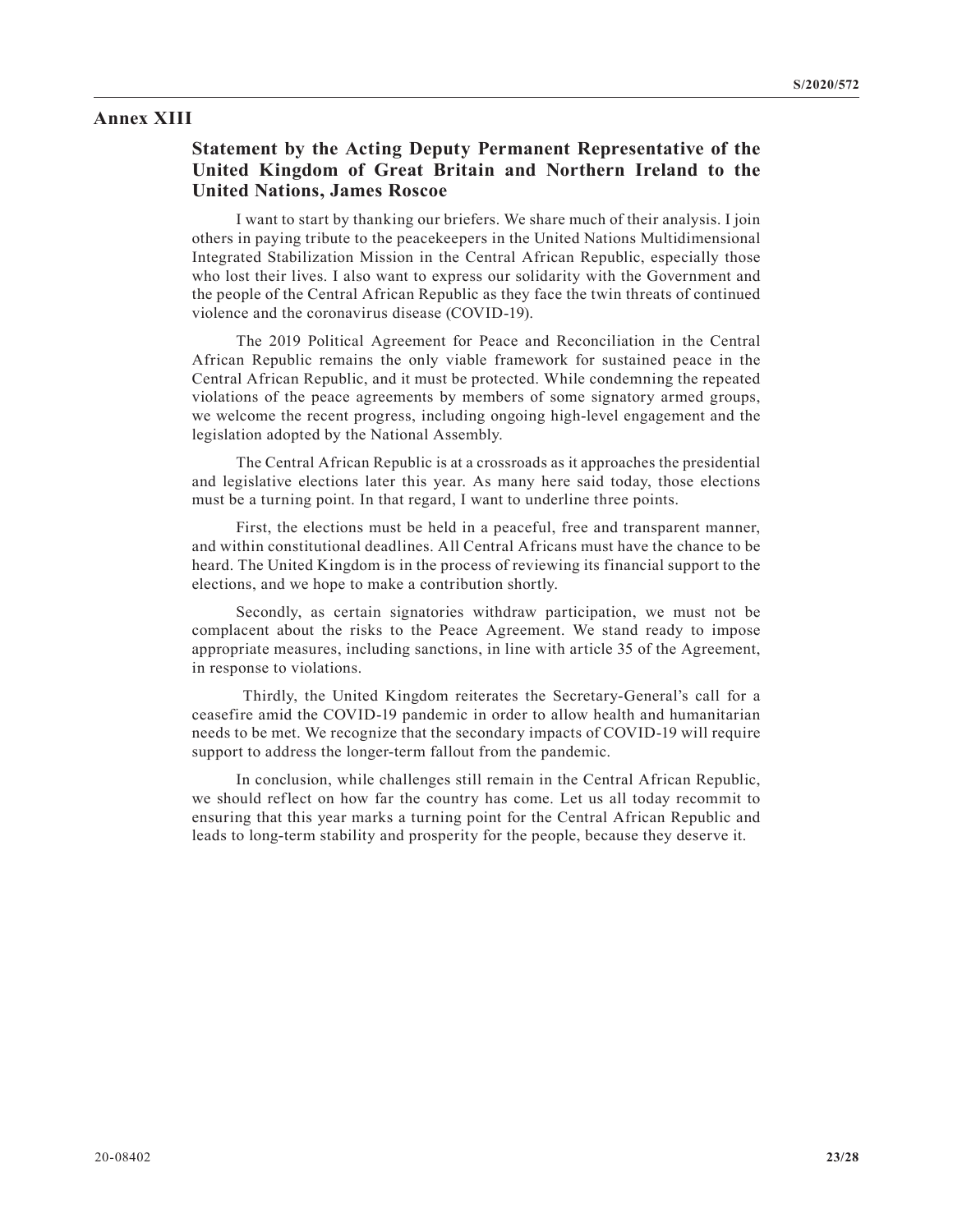#### **Annex XIV**

## **Statement by the Acting Deputy Permanent Representative of the United States of America to the United Nations, Cherith Norman-Chalet**

I thank Under-Secretary-General Lacroix, Commissioner Chergui and Managing Director Vervaeke for their briefings today.

First and foremost, today we wish to congratulate the Government of the Central African Republic on its efforts to advance preparations for credible, free and fair elections. We were especially heartened by the Constitutional Court's recent decision emphasizing that "any slippage of the electoral calendar should derive from broad national consultations seeking a consensual solution."

We further commend the Government for issuing two decrees that are crucial for the timely holding of the elections. The first set the voter registration period, which starts today and ends on 28 July, with the final voters list released in September. The second decree specified that the Central African diaspora will be allowed to vote overseas in 13 countries, including the United States.

According to the Secretary-General's most recent figures, the United Nations recognizes there are approximately 697,000 internally displaced persons in addition to the 616,000 Central Africans registered as refugees in neighbouring countries. Today we reaffirm our support for efforts aimed at enabling and encouraging the full participation of refugees and internally displaced persons in the elections.

The United States remains committed to helping the Central African Republic hold credible and timely elections that will confirm the legitimacy of the elected Government, improve the long-term stability of the country and reinforce the democratic progress achieved by Central Africans in recent years. We also continue to support the United Nations Development Programme's role in providing, together with the United Nations Multidimensional Integrated Stabilization Mission in the Central African Republic (MINUSCA), essential assistance, and we will conduct complementary programming ourselves. However, the United States remains deeply concerned that some armed groups continue to interfere with the implementation of the Political Agreement for Peace and Reconciliation in the Central African Republic with the resurgence of acts of violence perpetrated by armed groups in Birao, Bria, Ndélé, and Obo.

Following the Secretary-General's 23 March call for a global ceasefire to fight the coronavirus disease (COVID-19) pandemic, we note that the Front populaire pour la renaissance de la Centrafrique, the Front démocratique du peuple centrafricain, and the Retour, réclamations et réhabilitation armed groups publicly declared their adherence. However, the Secretary-General has observed that those declarations have yet to translate into action on the ground. It is deeply troubling that the same armed groups professing a commitment to a ceasefire are conducting military operations against their competitors and unarmed civilians.

As we have said before, MINUSCA's top priority, as directed by the Security Council, is the protection of civilians. There is no contradiction between protecting civilians and using MINUSCA's good offices to support the success of the peace agreement. Indeed, the two efforts are mutually reinforcing.

Finally, we understand MINUSCA suffered its first fatality from COVID-19 on 11 June, and we would like to take this opportunity to express our sincere condolences to the entire Mission and to the late staff member's family.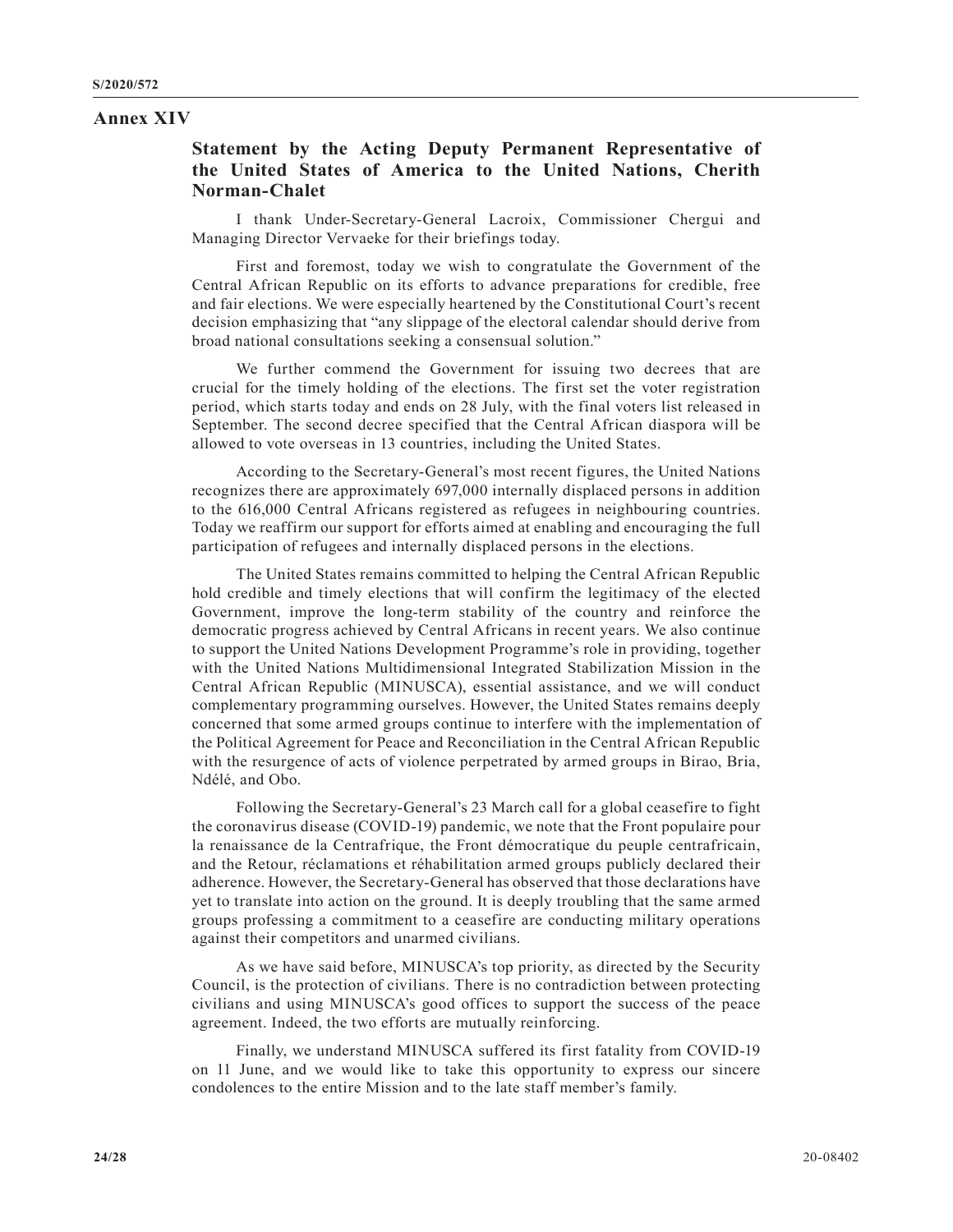#### **Annex XV**

### **Statement by the Permanent Representative of Viet Nam to the United Nations, Dang Dinh Quy**

I welcome the presence of the Minister for Foreign Affairs of the Central African Republic, Ms. Sylvie Valérie Baipo Temon, at today's meeting.

I thank Under-Secretary-General Lacroix, Ambassador Chergui and Mr. Vervaeke for their insightful briefings.

It is encouraging to see the positive developments in the Central African Republic with respect to the implementation of the Political Agreement for Peace and Reconciliation. We commend the efforts made by the Government to that end. It is vital that this momentum be maintained, especially at the present crucial juncture, with important elections approaching. We are therefore deeply troubled by the reported violations of the Agreement, which may undermine recent achievements, and the ongoing acts of violence committed by armed groups threatening the safety and livelihood of civilians.

Against this backdrop, we would like to stress the following points.

First, we call on all signatories to fully respect the Agreement and work towards a favourable political climate by building trust and constructively engaging in dialogue. This approach will pave the way for the success of the upcoming presidential and legislative elections, which is a critical juncture for bringing peace, stability and sustainable development to the people of the Central African Republic. We support the call of the Secretary-General for a ceasefire in response to the coronavirus disease (COVID-19) pandemic and urge all parties to heed this call.

Secondly, we stress the importance of maintaining support for Central African Republic, both technically and financially, so that it can continue its peace process and electoral preparations as well as strengthen its capacity to protect civilians, address humanitarian challenges, minimize the impact of COVID-19 and so forth. We commend and express our support for the contribution of the African Union and the Economic Community of Central African States, as the guarantors of the Agreement, as well as the United Nations Multidimensional Integrated Stabilization Mission in the Central African Republic and other international and regional partners for their work.

Thirdly, we would like to emphasize the importance of ensuring the safety and security of peacekeepers and humanitarian workers. They are on the ground to help and should never be the target of attacks.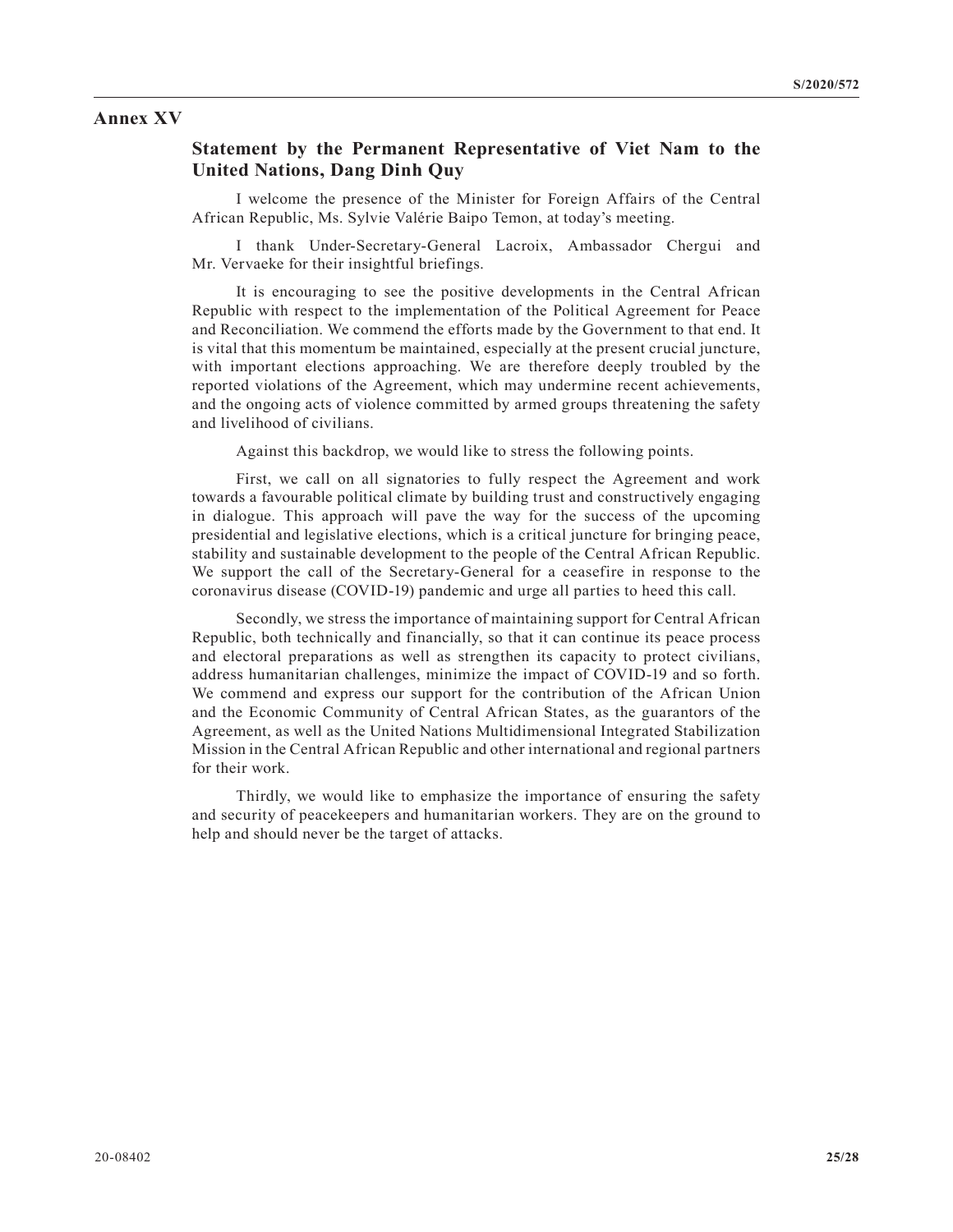#### **Annex XVI**

# **Statement by the Minister for Foreign Affairs and Central Africans Abroad of the Central African Republic, Sylvie Valérie Baipo Temon**

[Original: French]

This is a rather sensitive period for the Central African Republic, and it is important for me to be able to address the Security Council. Through me, the Central African Republic has the honour of addressing the Security Council at this crucial time, when humankind is fighting the coronavirus disease (COVID-19) pandemic.

Before I begin my remarks, I would like very humbly to extend my warm and heartfelt congratulations to the President on his country's assumption of the presidency of the Security Council. I would also like to thank all previous speakers for the encouragement they have given to the Government of the Central African Republic. I would also like to take this opportunity to thank the President for convening this important meeting of the Security Council and to express, on behalf of the people and the Government of the Central African Republic, our gratitude for the kind attention we have received and for the unwavering esteem in which my country is held. Allow me also to reiterate our confidence in Secretary-General António Guterres as well as our complete gratitude for his sustained commitment to peace and development in the world. We are above all grateful for the constant and multifaceted support the United Nations has extended to the Central African Republic.

My thanks also go to Mr. Jean-Pierre Lacroix, Under-Secretary-General for Peace Operations, Mr. Smail Chergui, Commissioner for Peace and Security of the African Union, Mr. Koen Vervaeke, Managing Director for Africa of the European External Action Service, and Mr. Mankeur Ndiaye, Special Representative of the Secretary-General for the Central African Republic and Head of the United Nations Multidimensional Integrated Stabilization Mission in the Central African Republic (MINUSCA). I particularly thank Mr. Ndiaye for the work carried out by MINUSCA and all the contingents represented therein, who, despite the diversity of their nationalities, are working together in the service of peace.

As MINUSCA is the expression of tremendous international solidarity, the Central African Republic, through me, wishes to pay a vibrant tribute to the peacekeepers who have fallen on Central African soil. I would also take this opportunity to call on the Security Council to support the renewal of MINUSCA's mandate in order to meet the many challenges that remain, including this year's specific challenges, namely, the presidential and legislative elections and the return to peace.

On 6 February 2019, the Central African Republic took a major political step forward with the signing of the Political Agreement for Peace and Reconciliation in the Central African Republic (S/2019/145, annex), whose first anniversary we celebrated this year and which indisputably testifies to our determination to make progress and transcend inertia and resistance to stability and to our desire to achieve prosperity for the Central African people. It is important to recall that the Agreement was drawn up on the basis of, on the one hand, the 2015 popular consultations, which led to the Bangui Forum on National Reconciliation, and the demands of the armed groups, on the other hand. The proper implementation of the Agreement, which was reached after lengthy negotiations, requires that we — the Government, the 14 armed groups, the facilitators, the guarantors, the countries of the subregion and the international community — work synergistically to address the challenge of achieving lasting peace. The successful implementation of the Agreement requires the firm and unanimous support of the international community.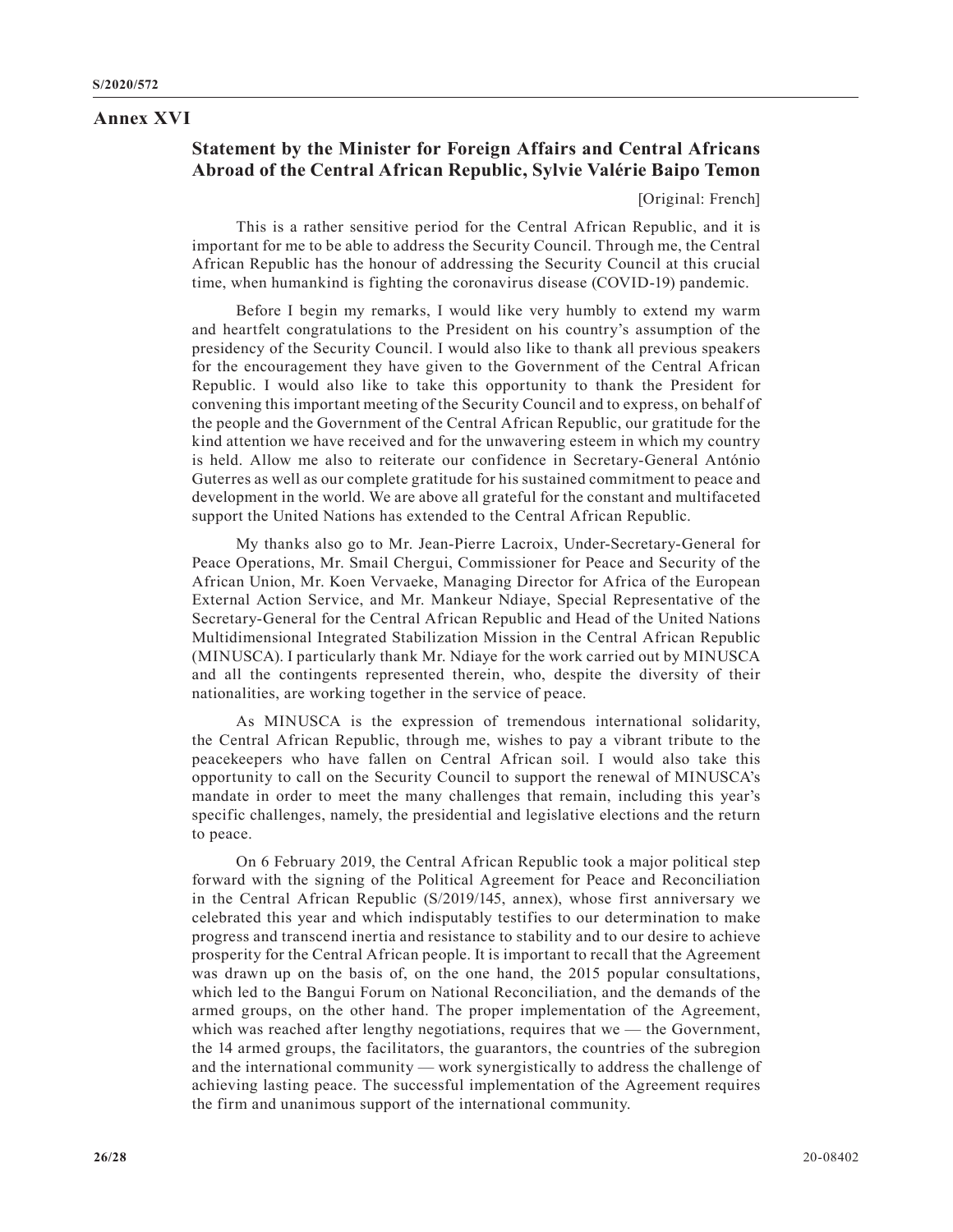Silencing the guns in the Central African Republic, in line with campaign organized by the African Union for this year, is not only achievable but inevitable. The crusade for peace, within which we have been building, for more than four years and through a multisectoral strategy, our gradual return to stability and the rule of law, is a commitment by the Government that has been implemented under the leadership of the President of the Republic and Head of State, Mr. Faustin Archange Touadera. It is therefore incumbent upon all of us who wish to promote the culture of peace — the United Nations, the African Union, the Economic Community of Central African States and all States members of the Security Council — to make the Central African experience a successful model for conflict resolution in Africa.

The Government of the Central African Republic has consistently demonstrated its good will in the implementation of the main provisions of the Political Agreement, in particular through the formation of an inclusive Government and the adoption and promulgation of the laws called for therein, including those on decentralization, the status of former Heads of State and the regulation of political parties. The Government of the Central African Republic has also consistently demonstrated its good will by making progress in the restoration of the State, including the recruitment, training and redeployment of defence and security forces; undertaking efforts to mobilize the countries of the subregion; supporting the work of the facilitators and guarantors of the Political Agreement that has contributed to stability in the country; and participating in the joint commissions initiated in 2019 with Cameroon, the Congo and Chad, and in other joint commissions planned for 2020. Despite the fact that we had to postpone some recent meetings owing to restrictions stemming from COVID-19, these meetings are still being planned, specifically those with the Democratic Republic of the Congo, the Sudan and South Sudan.

With the support of the international community since 2015, several initiatives have been undertaken by the Government as part of the disarmament, demobilization, reintegration and repatriation (DDRR) process. Following the pilot programme in September 2017, a full DDRR programme was launched in December 2018. In April 2019, these efforts resulted in the implementation of the programme in the northwest, with the disarmament of combatants from a number of armed groups and their reintegration into the socioeconomic fabric of the country, the special mixed security units or the national defence and security forces, including the armed forces. In Ndélé, in the north-east, the full DDRR programme is being operationalized. In fact, the teams responsible for implementing the programme in the north-east arrived in the area this weekend and were due to begin their work today. With regard to the special mixed security units, the legal framework associated with their concept of operations has also been set up. On 12 May 2020, the first contingents of these units, which were trained in Bouar, officially received their certificates of completion.

Despite its stated commitment to implementing the recommendations of the Political Agreement and the tireless struggle for the return to peace, the Government continues to face several challenges, including many forms of violence resulting from the non-compliance with or outright violation of the provisions of the Agreement by armed groups that are signatories thereto. As a consequence, there has been a resurgence of violence in the hinterlands and a rearming of certain armed groups, in particular the Unité pour la paix en Centrafrique, the Front populaire pour la renaissance de la Centrafrique and the Retour, réclamation et réhabilitation group. Nevertheless, the Government remains committed to continuing its efforts aimed at engaging in constructive dialogue with all actors, combating impunity and strengthening the rule of law, including through arrests and the redeployment of the judicial administration.